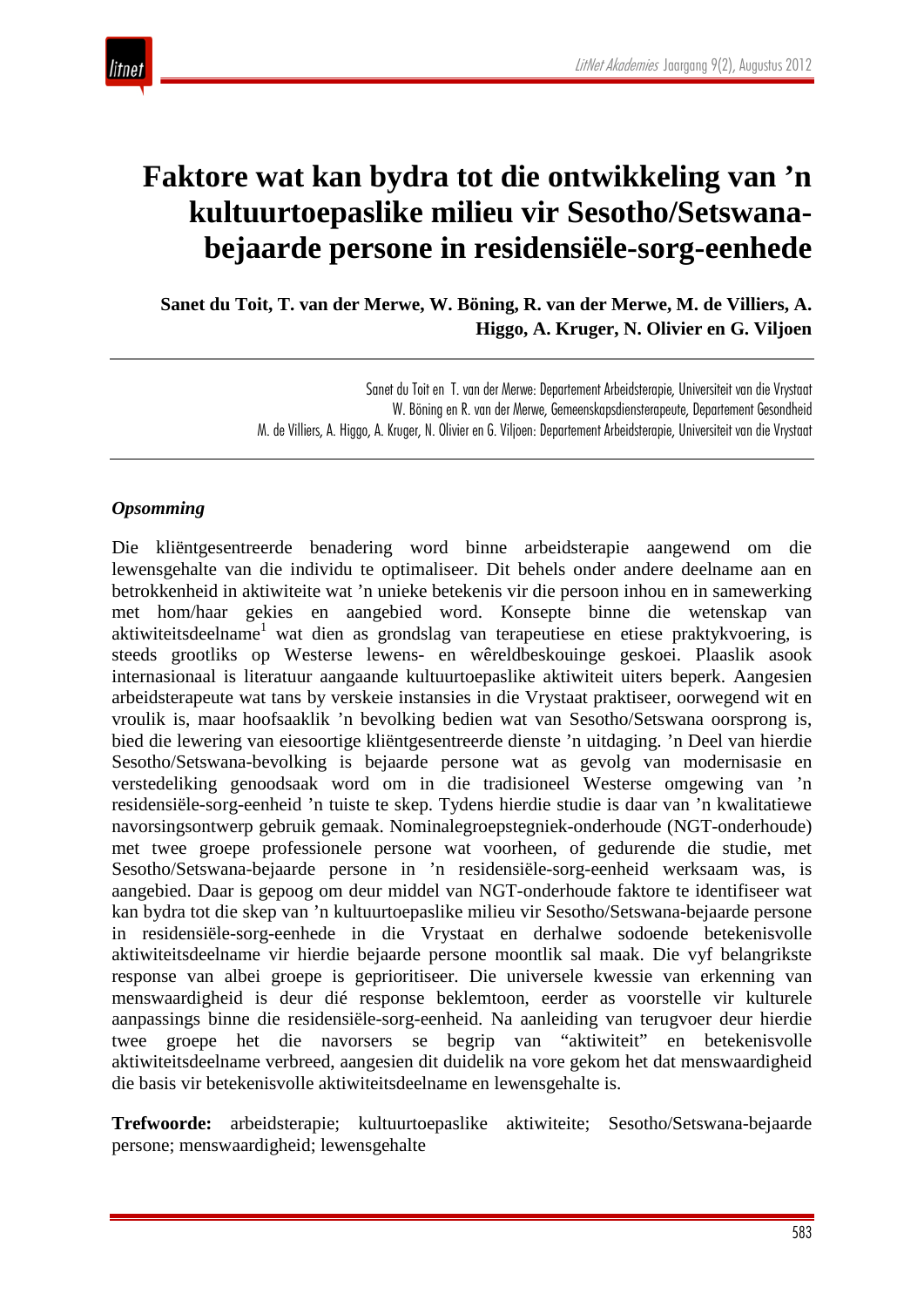

#### *Abstract*

#### **Potential contributing factors in the creation of a therapeutic milieu for Sesotho/Setswana elderly persons in residential care facilities in the Free Sate**

Occupational therapy practice is based on the paradigm of an intrinsic connection between a human's fundamental need to participate in a wide range of occupations as both a means and an end in order to attain, restore or maintain health. Choices for occupational participation that give meaning and purpose are often culturally bound. For that reason the occupational therapy profession views the client-centred approach as a very important avenue to promote wellbeing and enhance the quality of life for each person as a unique individual. The clientcentred approach entails participation and engagement in occupations that have particular significance for such an individual. As part of the occupational therapy process occupations are selected and presented in collaboration with the client. Occupational therapy practice is informed by, and to a certain extent informative to, its young foundational discipline, viz. occupational science. However, some essential concepts within occupational science are founded on Western philosophies and world views. Locally and internationally, literature regarding cultural aspects of activity participation lacks an in-depth understanding.

Occupational therapists serving the Free State community currently comprise mainly a white, female population who were usually also educated and trained in a hegemonic environment in terms of gender and race. This presents a great challenge with regard to insightful clientcentred practice to the Sesotho/Setswana community. Within this Sesotho/Setswana community numerous elderly individuals are forced by modernisation and urbanisation to embrace the unconventional environment of a residential care unit as a homestead. The recognition of individual needs in terms of customs, values, convictions and beliefs is overshadowed by the fulfilment of seemingly other important needs, such as medical and physical care. Occupational therapy practice is also bound by the concept of occupational justice, which is an extension of social justice and human dignity. The restoration of social justice by means of client-centred intervention and fulfilling occupational engagement is therefore compromised by a lack of cultural awareness and by preconceived ideas.

The aim of this study, therefore, was the exploration of factors that could contribute to the creation of a more culturally acceptable residential care environment. A qualitative study design was applied during this study. Nominal Group Technique (NGT) interviews were conducted with two groups of professionals who had previously been involved, or who were currently involved, in Sesotho/Setswana elderly care. The aim of these NGT interviews was not to produce scientific or theoretical facts, but rather to provide a platform to participants to voice their opinions. The question posed to the groups was: "What can be done to create more appropriate experiences for the Sesotho/Setswana group of elderly individuals in an old-age home?" Since the participants were regarded as experts in the field of elderly care, their knowledge and experience produced a wealth of information concerning the promotion of meaningful activity participation for Sesotho/Setswana elderly persons in residential care units.

Of all the given responses, five were prioritised by each group as the most significant. Rather than suggestions for cultural adaptations in residential care units or suggestions for cultural activities, the central theme of the feedback was clear: *Acknowledging the human dignity of every elderly individual is non-negotiable*. Human dignity is, however, regarded as a universal need of every human being. The real issue that needed further investigation, then,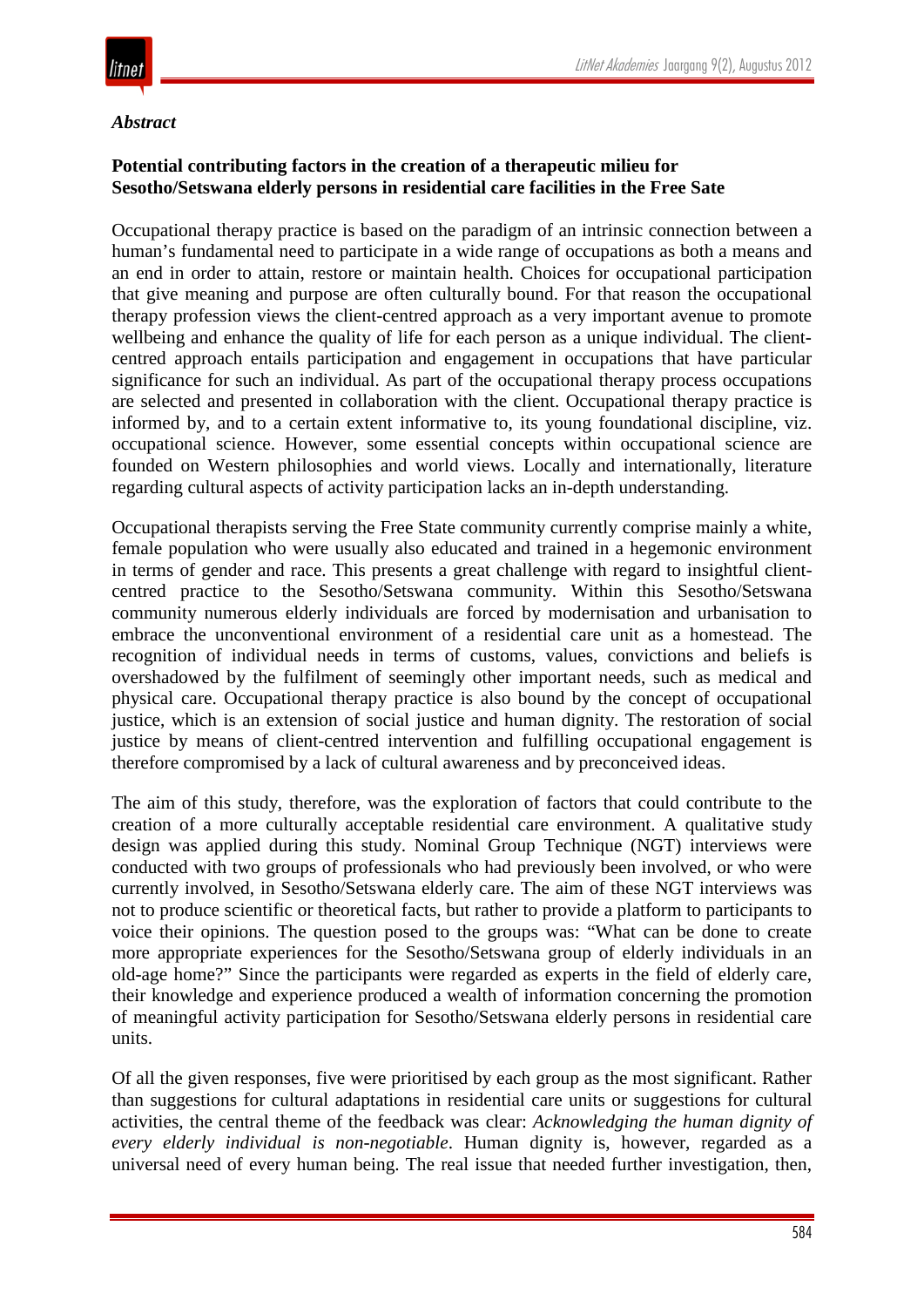was rather on how human dignity could be acknowledged for elderly Sesotho/Setswana individuals confined to residential care units. One should remember the context for residential care facilities in South Africa, as these units are rarely fully subsidised by the government and experience numerous financial constraints.

Participants regarded compassionate staff members who have an understanding of the unique needs of every elderly individual as one of the first steps towards dignified living conditions. Staff development and education were described as key to the expansion of staff competence. Consultation on all levels of care was regarded as foundational to respect. Respect implies that the individual is involved in all decision-making processes. Through consultation and inclusion a residential care unit milieu could be created that would reflect the culture and heritage of every elderly Sesotho/Setswana individual – a milieu where the serving of food is not only regarded as the fulfilment of a basic need, but as an occupation that could contribute to maximising quality of life; a milieu that not only allows cultural expression for the Sesotho/Setswana individual, but is also safe and accessible; a milieu where mother-tongue communication would be a way to express emotions and allow occupational engagement. Respect could be shown when autonomy is granted for voicing needs freely and collaborating in decision-making. Respect implies unambiguous communication to reduce disorientation and ultimately allows for a democratic environment.

Along the journey of exploring the responses from the two NGT interviews the researchers' understanding of "activity" and meaningful activity participation expanded. Meaning to life can be instituted only when human dignity is acknowledged through the creation of a culturally appropriate milieu in the residential care unit. It was revealed that "culturally appropriate occupation" is of greater significance than simply providing elderly individuals with some culturally relevant activity to do. A culturally sensitive residential care unit should encompass the acknowledgment of human dignity by means of a client-centred approach. Human dignity, however, correlates directly with quality of life. A secondary data analysis regarding the infinite connection between human dignity and quality of life was done according to Kane and Kane's "Themes of quality of life" (Cutler en Kane 2004). This revealed that the interaction between the environment and the individual would most definitely contribute to the extent of quality living that could be obtained.

Even though we as white Afrikaans-speaking occupational therapists were ill-equipped to embark on this explorative journey, the qualitative research design enabled us to embrace a world outside the borders of our own frame of reference. The process enabled us to view quality of life afresh through the realisation of the intrinsic relationship between dignified living conditions, having choices for occupational engagement, and human dignity. This journey allowed us to fulfil our role as advocates for social justice through client-centred practice and related directly to the expansion of our cultural competence.

**Key words:** occupational therapy; culturally appropriate activities; Sesotho/Setswana elderly persons; human dignity; quality of life

## **1. Inleiding**

Binne arbeidsterapie beskryf Townsend en Polatajko (2011:119) individue as aktiwiteitsverrigtingswesens. Dit impliseer dat betrokkenheid in betekenisvolle aktiwiteite 'n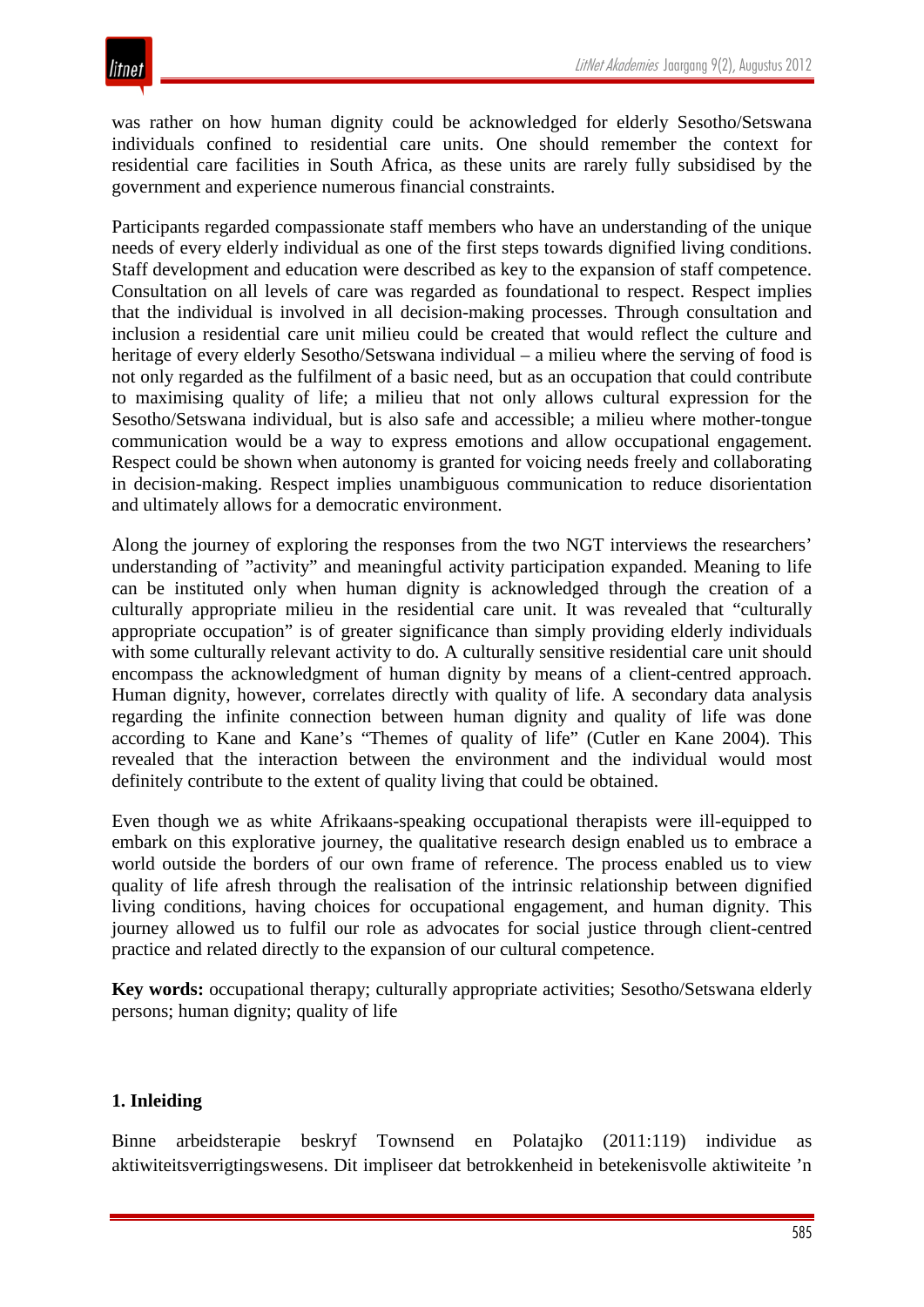integrale deel vorm van die unieke samestelling van persoonlike lewensgehalte. Die kombinasie van kulturele en individuele voorkeure beïnvloed dus die keuse van aktiwiteite waaraan 'n individu deelneem.

Die aanbied van en deelname aan toepaslike aktiwiteite is die sleutel tot menswaardigheid, en menswaardigheid vorm deel van sosiale geregtigheid. Die konsep van sosiale geregtigheid spreek sosiale uitsluiting aan deurdat die arbeidsterapeut die sosiale omgewing aanpas ten einde insluiting van die individu in die gemeenskap te fasiliteer (Galheigo 2005:96). Sosiale geregtigheid het 'n noue verbintenis met aktiwiteitsverrigtingsgeregtigheid ("occupational justice"), asook die reg op inklusiewe deelname aan alledaagse aktiwiteite vir alle persone, ongeag die ouderdom, vermoë, geslag, sosiale klas en ander verskille van die persoon (Nilsson en Townsend 2010:57). Dit behels dus die skepping van 'n milieu waar die individu vryheid tot menswaardige deelname aan 'n verskeidenheid van aktiwiteite kan ervaar wat gesondheid en welstand meebring en bevorder.

Aktiwiteitsverrigtingsongeregtigheid ("occupational injustice") kom voor indien institusionele struikelblokke potensiële deelnamegeleenthede van 'n persoon ontneem (De Witt 2005:9). Dit impliseer dat indien 'n bejaarde persoon as inwoner van 'n residensiëlesorg-eenheid die geleentheid tot deelname aan aktiwiteite en ervarings van keuse en kulturele oortuigings ontneem word, sosiale ongeregtigheid plaasvind.

Aktiwiteitsverrigtingsgeregtigheid word in totaliteit deur die arbeidsterapeut ondersteun in instansies wat aan bejaarde persone dienste lewer. Die bejaarde inwoners van hierdie instansies is van 'n multikulturele oorsprong en sluit Sesotho/Setswana-bejaarde persone in. Statistiek Suid-Afrika dui aan dat daar 155 484 swart bejaarde persone in 2010 in die Vrystaat woonagtig was (Sigcau 2010). In die tradisioneel Westerse omgewing van 'n residensiële-sorg-eenheid kan die eens verwagte lewenstaak van 'n gerespekteerde Sesotho/Setswana-bejaarde met wysheid en kennis dikwels van die inwoner ontneem word en kan dit derhalwe moontlik identiteit en menswaardigheid inperk. Verder word seleksie en aanbieding van aktiwiteite hoofsaaklik deur die wetenskap van aktiwiteitsdeelname gerig, wat 'n Westerse grondslag het. 'n Kliënt-gesentreerde benadering impliseer egter deelname aan aktiwiteite wat die totale konteks van die bejaarde persoon in ag neem, insluitend die kulturele oortuigings van die individu. Aktiwiteite binne die gemeenskap of instansies vir bejaarde persone wat nie voorsiening vir hierdie persone se unieke kulturele behoeftes maak nie, veroorsaak marginalisering van hierdie bevolking (Nilsson en Townsend 2010:58).

In die Vrystaat word Sesotho/Setswana-bejaarde persone deur oorwegend wit vroulike arbeidsterapeute bedien. Beperkte navorsingsgefundeerde literatuur rondom die unieke behoeftes van die genoemde bevolking veroorsaak verder dat menswaardigheid nie deurentyd doeltreffend in die residensiële-sorg-eenheid aangespreek kan word nie. Dis hoofsaaklik weens gebrekkige kennis en insig aan die kant van die persone wat die dienste lewer, omdat hulle opleiding dikwels binne hegemoniese konteks geskied. Gevolglik het 'n groep van sewe finalejaar-arbeidsterapiestudente en hul studieleiers aan die Universiteit van die Vrystaat besluit om hierdie leemte binne arbeidsterapie te verklaar en doelgerig meer insig en oorweging aan kultuurverskille te gee.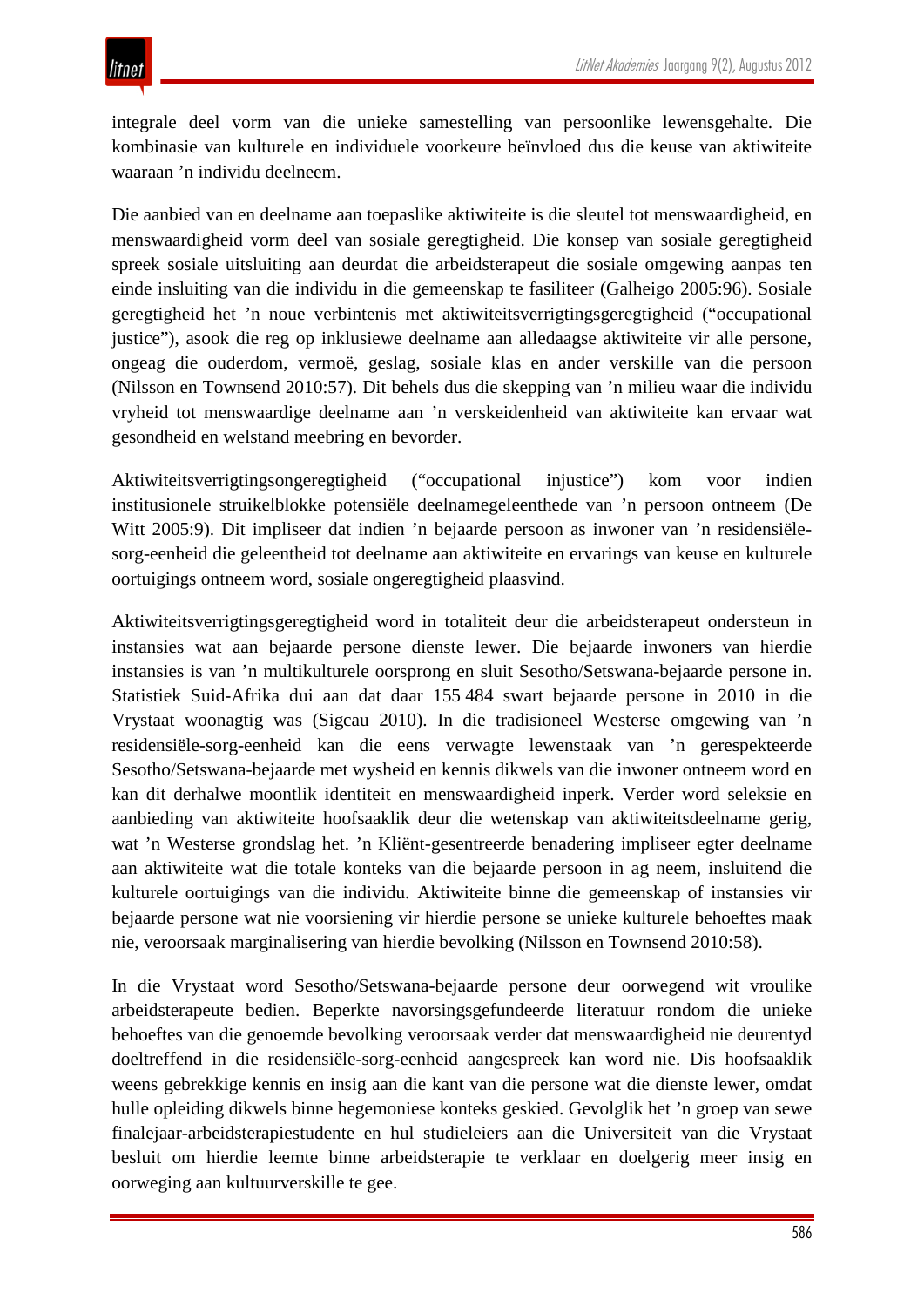Die aanvanklike fokus van hierdie studie was 'n ondersoek na kultuurtoepaslike aktiwiteite vir Sesotho/Setswana-bejaarde persone wat deur arbeidsterapeute in residensiële-sorgeenhede aangebied kan word. Tydens die navorsingsreis is hierdie fokus egter herkonseptualiseer ten einde eerder die faktore te ondersoek wat kan bydra tot die daarstelling van 'n totale kultuurtoepaslike ervaring vir bejaarde Sesotho/Setswana inwoners. Carlsson (2009:8) bevestig dat die arbeidsterapeut 'n rol speel in die bemagtiging van individue tot betekenisvolle aktiwiteitsdeelname binne 'n toepaslike milieu. Derhalwe dra die milieu waarin aktiwiteite plaasvind, net soveel gewig as die deelname daaraan. Persoonlike of gemeenskaplike outonomie en 'n gevolglike identiteit in aktiwiteitsdeelname word deur vryheid in aktiwiteitskeuses binne die kulturele konteks ontwikkel (Carlsson 2009:8).

## **2. Literatuuroorsig**

## *2.1 Arbeidsterapie in die wetenskap van betekenisvolle aktiwiteitsdeelname*

Arbeidsterapie word beskryf as die wetenskap waar aktiwiteitsdeelname die ervaring van plesier, herstel en produktiwiteit in die individu kan bewerkstellig en sodoende welstand bevorder (Pierce 2003). Aktiwiteitsdeelname omvat alle take wat uitgevoer word en is 'n integrale deel van wie 'n individu is. Dit dra by tot die ontginning van die volle potensiaal van die persoon (Whiteford en Wright-St Clair 2005:10). Volgens Pierce, 'n aktiwiteitsverrigtingswetenskaplike, vind aktiwiteitsdeelname binne bepaalde temporale, ruimtelike en sosiokulturele kontekstuele dimensies plaas. Alleenlik wanneer al hierdie dimensies van aktiwiteitsverrigting in ag geneem word en die aktiwiteite sin en betekenis vir die persoon inhou, word optimale lewensgehalte bevorder. Dit impliseer dat aktiwiteite binne die terapeutiese omgewing van arbeidsterapie die totale konteks en milieu van die individu in ag behoort te neem.

Aangesien die milieu waarin 'n persoon hom of haar bevind, die produk van 'n unieke samestelling van die kulturele, institusionele, fisiese en sosiale kontekste op 'n gegewe tyd is, bepaal en rig dit aktiwiteitsdeelname. Polatajko, Davies, Stewart e.a. (2007:26) verduidelik die onderskeid tussen deelname aan en betrokkenheid by aktiwiteite. Deelname aan 'n aktiwiteit ("occupational performance"*)* word as die waarlike uitvoering van 'n aksie gedefinieer, terwyl betrokkenheid by 'n aktiwiteit, met ander woorde, aktiwiteitsverrigting ("occupational engagement"*),* na 'n verbintenis tot die aktiwiteit verwys. 'n Persoon kan by 'n aktiwiteit betrokke wees deur op 'n fisiese of psigiese vlak 'n verbintenis met daardie aktiwiteit te vorm. Deelname aan 'n aktiwiteit is dus nie 'n voorvereiste vir die vorming van 'n verbintenis met die aktiwiteit nie, maar eerder die skepping van 'n milieu waar die bejaarde persoon, ten spyte van byvoorbeeld erge fisiese inperkinge, die geleentheid gebied word om steeds by die aktiwiteit betrokke te wees.

## *2.2 Kultuur*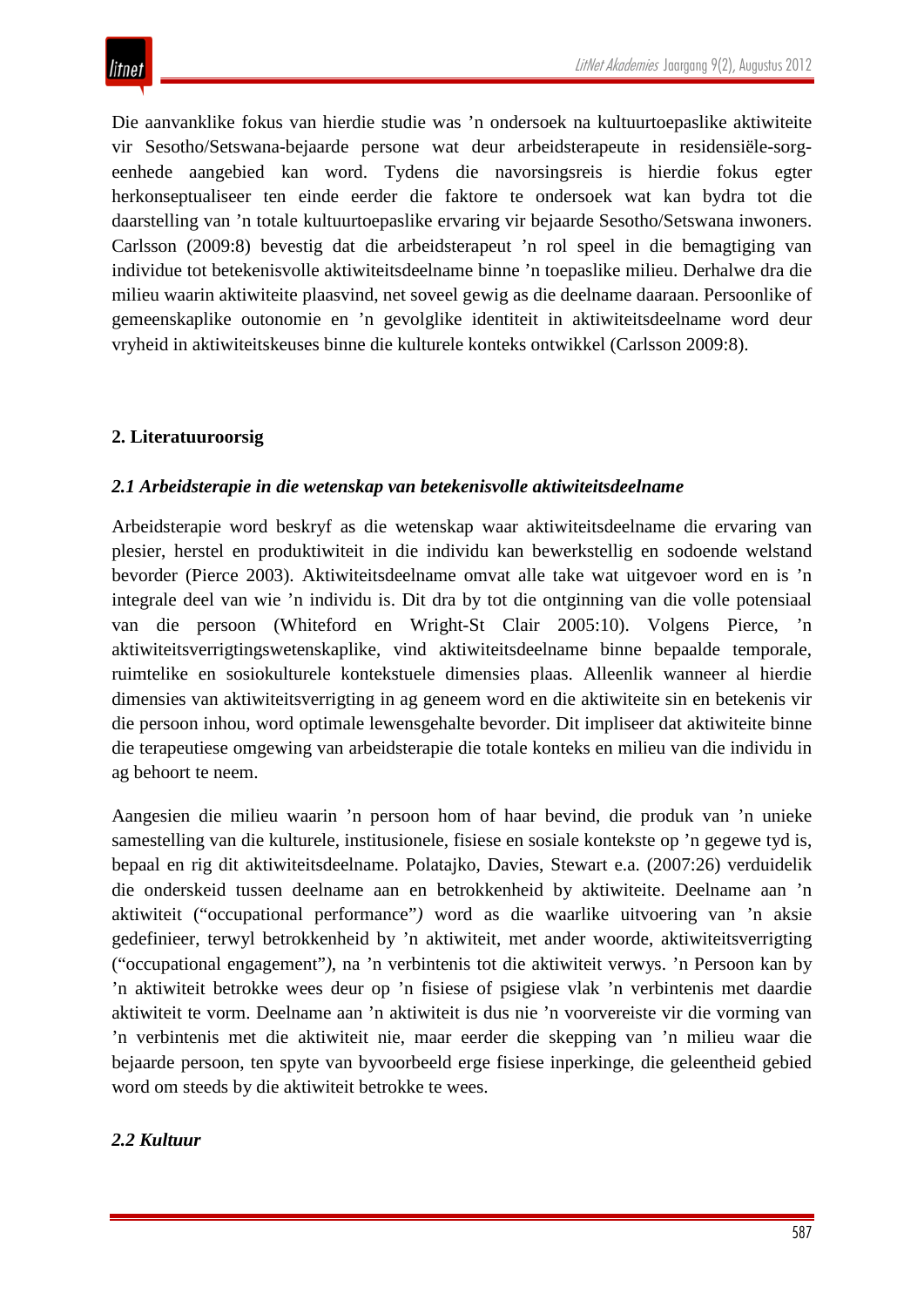Kultuur word binne arbeidsterapie gesien as 'n sfeer in 'n individu se lewe wat aangeleer word en omvat geloof, waardes, norme, simbole, gedrag, persepsies en gewoontes van 'n groep individue. Kultuur word gedeel deur 'n groep mense en is dinamies en aanpasbaar en verander voortdurend (Barney en Duncombe 2002:201). Die kompleksiteit van hierdie aspekte noop arbeidsterapeute om erkenning aan afsonderlike komponente van kultuur te gee deur die verrekening daarvan tydens keuse van terapeutiese aktiwiteite. Die totale impak wat kultuur dus op 'n persoon se menswaardigheid het, is 'n kernoorweging vir etiese praktyk (Bonder 2009:498–9).

Betekenisvolle betrokkenheid by aktiwiteit binne die konteks van arbeidsterapie impliseer dat die arbeidsterapeut 'n persoon bemagtig om vaardighede te ontwikkel wat aktiwiteitsdeelname fasiliteer (Chacksfield 2006:144). Ekwivalente van die woord *aktiwiteitsdeelname*, wat vir arbeidsterapie soveel betekenis inhou, bestaan egter steeds nie in die tale van 'n aantal nie-Westerse kulture nie (Iwama 2006:22). Alhoewel die onderskeie kulture dus die konsep van aktiwiteitsdeelname toepas, bestaan daar geen universele term vir die begrip nie. Die konsep van kultuur word as sodanig as 'n komplekse konstruk beskou (Iwama 2005:242–53) wat kardinaal is tot die betrokkenheid in aktiwiteit, dus die unieke historiese en sosiale oorwegings soos deur die individu gesien. Derhalwe vorm erkenning van kultuur in die keuse en aanbieding van aktiwiteite deel van die kliëntgesentreerde benadering van arbeidsterapie.

Kultuur is dus 'n sfeer in die individu se lewe wat tot die menswees en menswaardigheid van die persoon bydra. Deelname aan kulturele aktiwiteite dra tot die ontwikkeling van sin en betekenis vir die persoon by. Christiansen en Townsend (soos na verwys in Zeldenryck en Yalmambirra 2006:44) verduidelik dat die wyse waarop aktiwiteitsdeelname deur 'n individu ervaar word en die kultuur van die individu interafhanklik is. Aangesien arbeidsterapie die belang van aktiwiteitsdeelname in 'n persoon se lewe erken, kan kultuur nie van menswaardige aktiwiteitsdeelname geskei word nie.

Uit die literatuur is dit duidelik dat die Sesotho-Setswana (Tswana, Suid-Sotho en Noord-Sotho van die Hoëveld) as een groep geklassifiseer word (Hammond-Tooke 1993; Lye en Murray 1980; Marais, Van Wijk, Mayet e.a.2010). Die Basotho Kulturele Nedersetting in Phuthaditjhaba stel die ontwikkeling van die Sesotho-kultuur van die 1600's tot die 1900's vir toeriste ten toon (Figuur 1). Aangesien Lesotho die hartland van die Basotho-kultuur is, woon die meeste van die persone van Sotho-Tswana-afkoms tans in die nabygeleë Vrystaat. Die rol van die bejaarde persoon binne die Sesotho-gemeenskap kom duidelik na vore in die take wat aan hierdie persone toegeken word. Tradisioneel-kultureel word die bejaarde persoon as die gesagsfiguur met wysheid en kennis in die gemeenskap beskou. Spesifieke take, soos die opvoeding van die kleinkinders, raadgewing aan jonger persone om besluite te neem en uitvoering van huishoudelike take soos voedselvoorbereiding, behoort aan bejaarde persone. Dit is dus onder andere die arbeidsterapeut se rol om te verseker dat die bejaarde persoon die geleentheid gegun word om aan bogenoemde aktiwiteitsreekse deel te neem wat met hul belangstellings en begeertes ooreenstem, ten einde 'n gevoel van *behorendheid* ("belonging") te ervaar (Wilcock 2007:18). Deelname aan kultuurtoepaslike aktiwiteite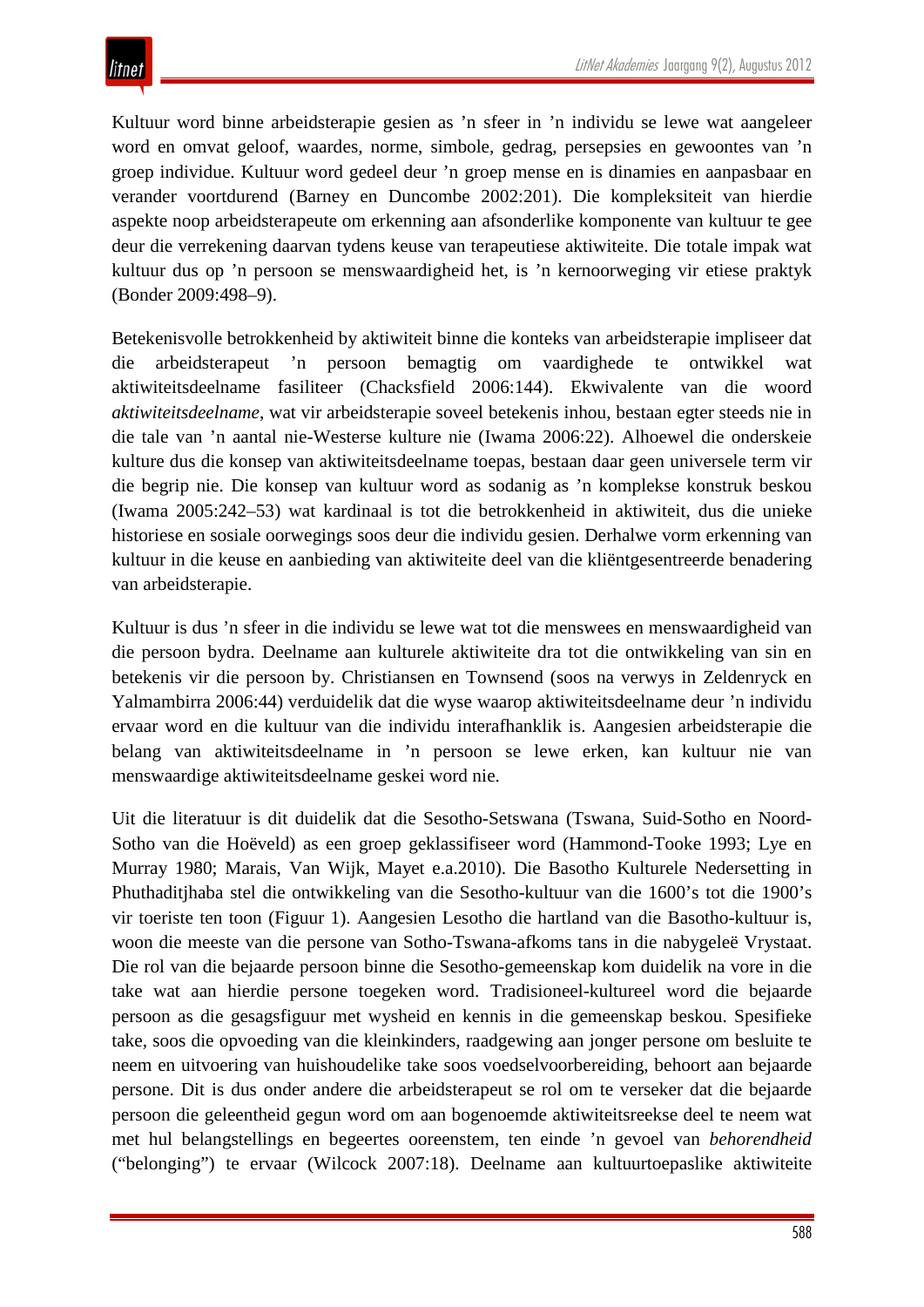

waaraan die persoon waarde heg, is van belang in die skepping van hierdie behorendheidsgevoel.

Hieruit is dit duidelik dat die inagneming van kulturele praktyke 'n belangrike rol in kliëntgesentreerde intervensies speel ten einde die bejaarde persoon se lewensgehalte te optimaliseer.



**Figuur 1. Basotho Kulturele Nedersetting – Phuthaditjhaba Tydlynvoorstelling van die ontwikkeling van die Basotho-kultuur: 1600's tot 1900's**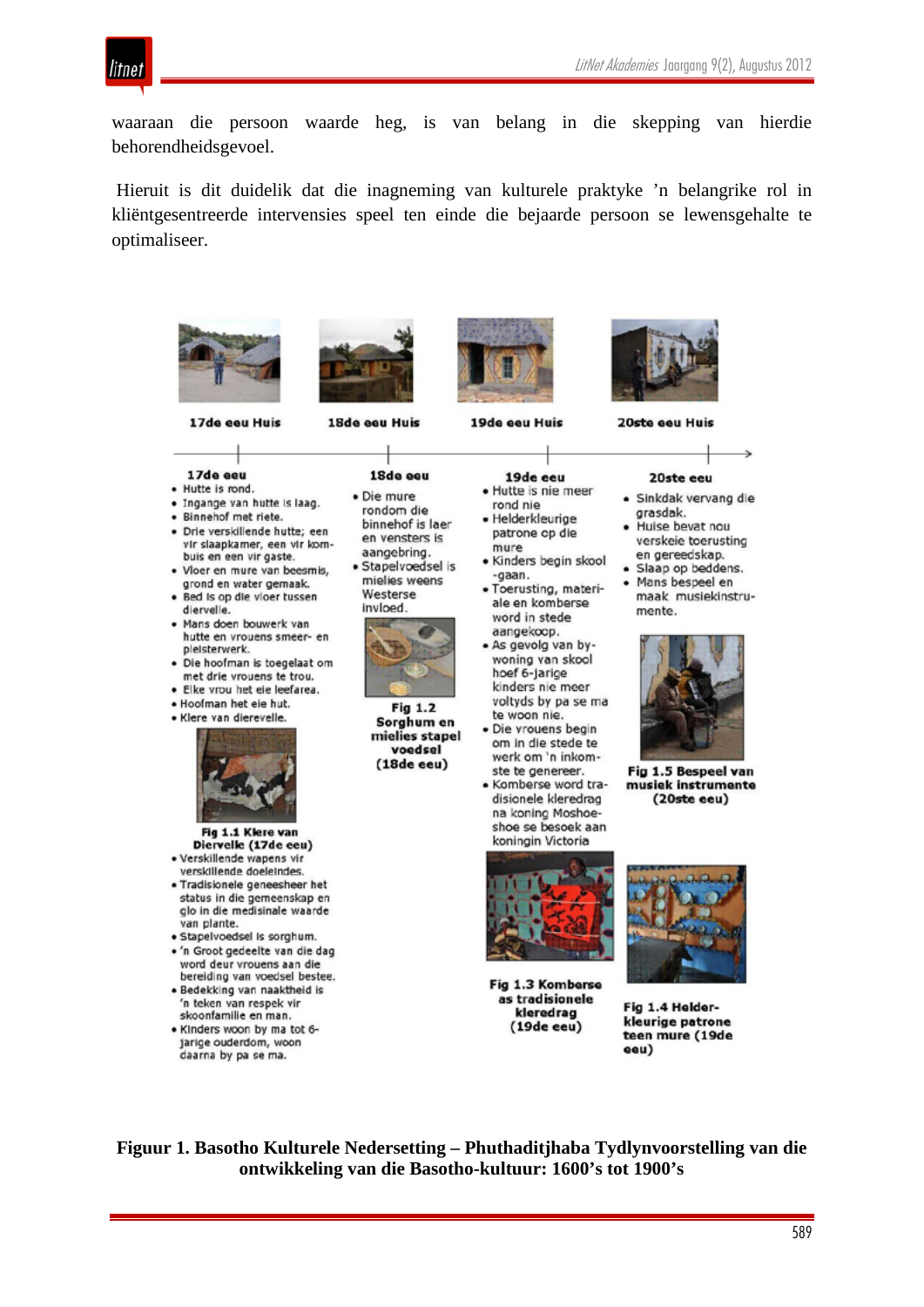Luidens 'n gesprek met Joe Serekoane (2011), 'n lektor verbonde aan die Departement van Antropologie aan die Universiteit van die Vrystaat, beweeg talle jong swart persone al hoe meer weg van die tradisionele denkwyses van hulle kultuur weens ekonomiese ontwikkeling en verstedeliking. 'n Toepaslike voorstelling van bogenoemde stelling is die Mmabana Kulturele Sentrum in Thaba N'chu, 'n verrykingsentrum waar persone in die gemeenskap deur die beoefening van kulturele aktiwiteite bemagtig en opgelei word. In 'n poging om inheemse kennis te laat voortleef, bied dié sentrum byvoorbeeld blootstelling aan dans, pottebakkery en verf met tradisionele konsepte aan, maar moderne aspekte word ook grootliks geïnkorporeer. Tradisionele kultuurtoepaslike praktyke en gebruike vervaag egter, aangesien die fokus nou hoofsaaklik op die opleiding en bemagtiging van jonger Sesotho/Setswana-persone om ekonomiese redes binne die Westerse konteks is.

## *2.3 Die bejaarde persoon in residensiële-sorg-eenhede*

Aftree-oorde en residensiële-sorg-eenhede word beskou as inrigtings wat die versorging en beveiliging van bejaarde persone verseker. Bejaardheid verwys na die laaste lewensfase voor die dood. Residensiële-sorg-eenhede dien as versorgingseenhede en beskermde gemeenskappe wat poog om die algehele welstand van die bejaarde persoon te bevorder. Ongelukkig fokus die meeste residensiële-sorg-eenhede meestal op die identifisering en behandeling van medies-verwante toestande (Thomas 1996). Derhalwe dra dit by tot moontlike marginalisering en stigmatisering van inwoners, wat as "pasiënte" beskou word, en inwoners word aan aktiwiteitsverrigtingsongeregtigheid blootgestel. Dit beteken in effek dat inwoners met geïnstitusionaliseerde rolle belas word wat tot eensaamheid, hulpeloosheid en verveeldheid lei (Power 2010). Kliëntgesentreerde versorging impliseer dat daar eerder van die "pakhuistradisie" ("warehouse tradition") wegbeweeg word (Kitwood en Benson 2000:7) en elke inwoner se individuele behoeftes in ag geneem word. Die Bradford-demensiegroep (Brooker en Surr 2005:28) identifiseer die psigologiese behoeftes van die bejaarde persoon as die erkenning van identiteit, gerief, liefde, betrokkenheid, geborgenheid en aktiwiteitsdeelname. Menswaardigheid kan alleenlik erken en bevorder word indien hierdie psigologiese behoeftes van elke bejaarde persoon op 'n individuele vlak erken word, maar word dikwels oor die hoof gesien binne 'n biomediese model waar fisiese welstand die vernaamste norm is.

Alhoewel residensiële-sorg-eenhede moontlik nie die ideale milieu is om die laaste lewensfase te verwyl nie, word talle bejaarde persone in die Vrystaat genoodsaak om in hierdie eenhede 'n tuiste te skep. Luidens die gesprek met Shirley du Plooy en Joe Serekoane (2010), bestaan daar wedersydse verwagtinge tussen die Sesotho/Setswana-bejaarde en sy/haar kinders wat aandui dat dit die kinders se verantwoordelikheid is om die ouers op hulle oudag te versorg. Die konsep van 'n tehuis vir bejaarde persone, of sentrum vir bejaarde persone, is 'n onbekende, meestal Westerse begrip. Alhoewel residensiële-sorg-eenhede dus nie noodwendig 'n toepaslike omgewing vir Sesotho/Setswana-bejaarde persone is om die laaste lewensfase te bestee nie, kom hulle volop in die Vrystaat voor en is vir talle Sesotho/Setswana-bejaarde persone die enigste heenkome.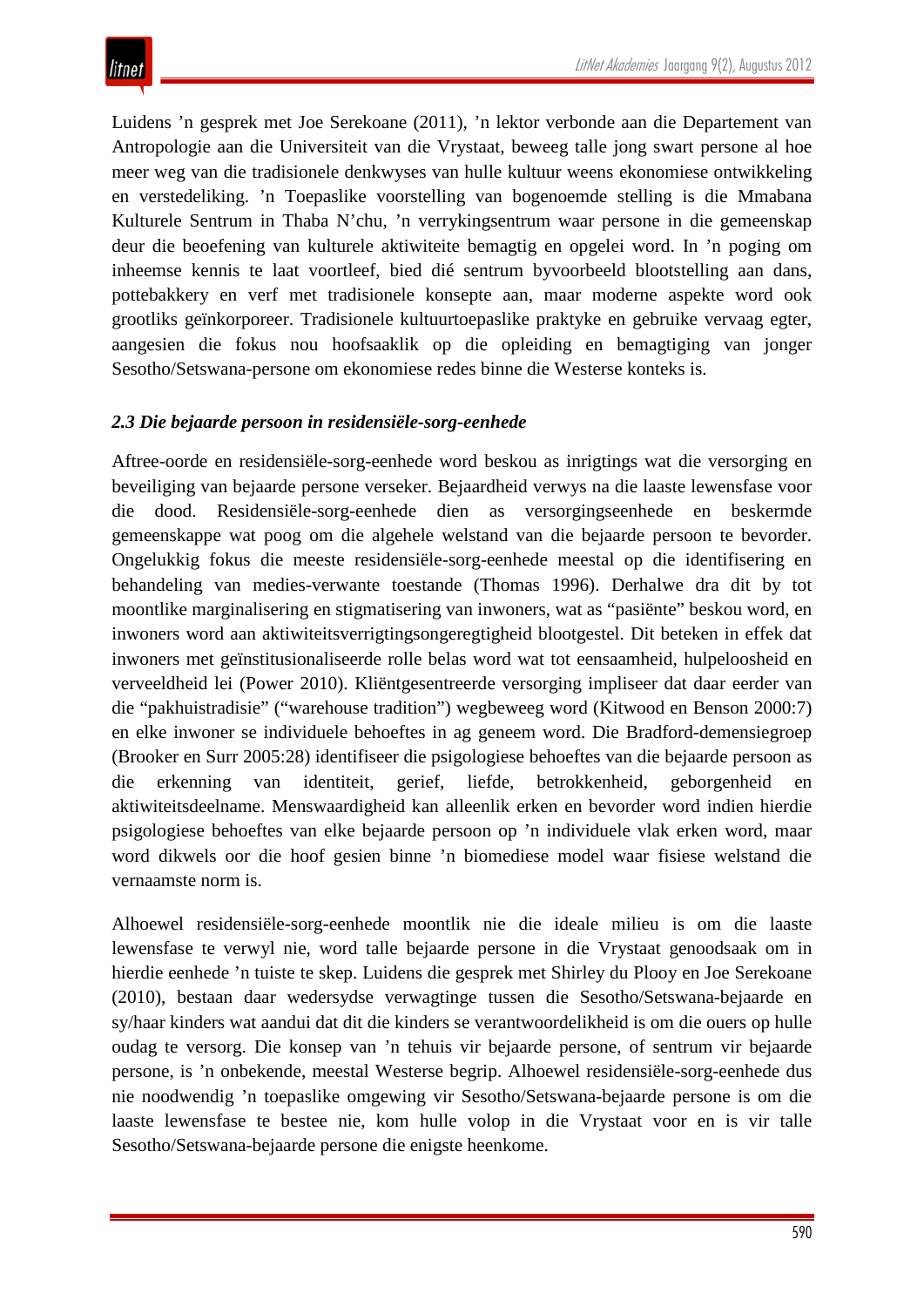Kane en Kane (in Cutler en Kane 2004:5) definieer lewensgehalte vir inwoners van residensiële-sorg-eenhede as die positiewe fisiese, kognitiewe, sielkundige en sosiale uitkoms van die interaksie tussen die bejaarde persoon en die omgewing waar hy/sy woon. Elf temas vir die bevordering van lewensgehalte is deur Kane (in Cutler en Kane 2004:5) geïdentifiseer. Hierdie temas sluit in fisiese gemak, funksionele bevoegdheid, privaatheid, outonomie, waardigheid, betekenisvolle aktiwiteit, genotbelewing, individualiteit, verhoudings, sekuriteit en orde (goeie bedoelings van personeel) en geestelike welstand. Die omgewing van residensiële-sorg-eenhede het die potensiaal om tot die skepping van 'n positiewe selfbeeld van die bejaarde persoon by te dra deur op die persoon se sterkpunte te bou en die eise wat die omgewing aan die bejaarde persoon stel, te minimaliseer.

Wilcock (2007:18) is van mening dat die gemeenskap binne die residensiële-sorg-eenhede meer vertroud met die konsep van "aktiewe veroudering" behoort te word. Aktiewe veroudering impliseer die skep van 'n meer akkommoderende omgewing vir die inwoners sodat daar aan aktiwiteite en ervarings wat lewensgehalte, gesondheid, geluk en algehele welstand bevorder, deelgeneem kan word. Aanpassings in die omgewing behoort dus gedoen te word met die oog op die skep van 'n milieu waarmee die bejaarde persoon in interaksie kan tree en aktiewe deelname met 'n verskeidenheid aktiwiteite bevorder kan word. 'n Besoek aan Avondvrede, 'n residensiële-sorg-eenheid in Vrede in die Vrystaat wat die Thabong-gang in die residensiële-sorg-eenheid vir Sesotho-inwoners ontwikkel het, beklemtoon die belang van 'n toepaslike omgewing vir 'n bejaarde persoon. Voorbeelde hiervan is kultuurtoepaslike versierings en behangsels, soos Sesotho-verfwerk, -ornamente, musiekinstrumente, -vlegwerk en -wapens. Sesotho- en isiZulu- aanwysings op die mure en deure in die gang is aangebring om die inwoners deurentyd te oriënteer en onsekerheid te beperk. 'n Veilige buitenshuise area is beskikbaar waar die inwoners in die son kan sit en die buitelug kan geniet. Hoenders loop vrylik in hierdie area rond en bevorder sodoende herinneringsbelewenisse. Bogenoemde aanpassings lei dus tot die skep van 'n kultuurtoepaslike milieu waarin die betrokke bejaarde persoon tuis voel. Dit staan inwoners vry om te kies of hulle in hierdie gang of eerder in een van die meer tradisioneel-Westerse afdelings wil woon. Die rol van kultuur in die daarstelling van 'n meer ideale milieu as tuiste word dus erken en optimale lewensgehalte word deur die skep van 'n kultuurtoepaslike milieu bevorder.

## **3. Metodologie**

## *3.1 Doel van hierdie studie*

Die doel van hierdie studie was 'n ondersoek na moontlike bydraende faktore wat 'n kultuurtoepaslike milieu vir Sesotho/Setswana-bejaarde persone kan ontwikkel. 'n Beskrywende kwalitatiewe studie is gedoen. Die studie is epistemologies in die interpretatiewe raamwerk gegrond. Die doelwit van navorsing binne hierdie raamwerk is nie soseer die insameling van objektiewe waarhede nie, maar is eerder daarop gemik om die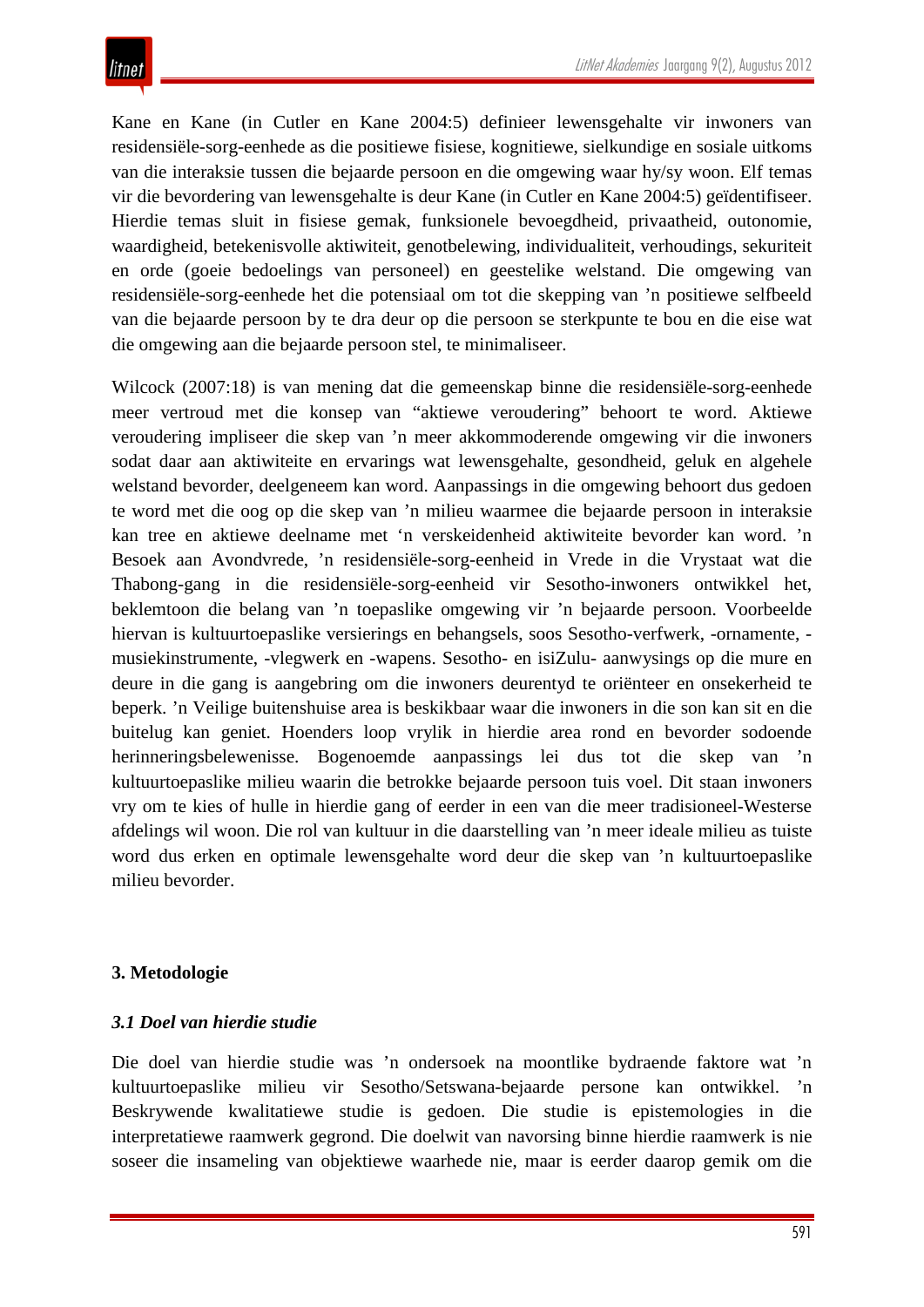navorsingsdeelnemers se stem hoorbaar te maak en vas te stel wat vir hierdie deelnemers die waarheid is, al is dit wetenskapsfilosofies nie moontlik om die absolute waarheid te ontbloot nie (Van Rensburg 2004:20).

Twee praktiese oorwegings het beide die keuse van die navorsingsontwerp en die seleksie van deelnemers gerugsteun. Eerstens het die navorsers erken dat hulle nie Sesotho/Setswana magtig is nie, wat 'n groot struikelblok in 'n studie van 'n kwalitatiewe aard is. Ernstige oorweging is gegee aan die feit dat onderhoude ook nie deur 'n opgeleide tolk in Sesotho/Setswanna met bejaarde persone gevoer en vertaal kon word nie, weens gebrekkige befondsing. Die navorsers wou egter steeds op die gebied van bejaarde personeorg fokus en nie as gevolg van gebrekkige hulpbronne hierdie braak area aanhou ignoreer nie. Tweedens is die ontluikende aard van die kwalitatiewe navorsingsontwerp te alle tye gerespekteer. Kwalitatiewe navorsing kan deelnemers nie forseer om op die navorsers se agenda te fokus nie. Die waarde van die data lê juis daarin dat die navorsers eerder op die deelnemers se prioriteite fokus. Hierdie houding staan ook getrou aan die aard van die navorsingsvraag wat juis wou ontdek hoe die arbeidsterapeut nader aan die kulturele behoeftes van bejaarde persone kan kom.

#### *3.2 Keuse van die deelnemers*

Marginalisering en onderdrukking van bejaarde inwoners van diverse kulture is deur die navorsers erken as die gevolg van die tradisionele "pakhuistradisie" in residensiële-sorgeenhede. Derhalwe word bejaarde persone se eie voorkeure en behoeftes dikwels nie erken nie. In residensiële-sorg-eenhede bestaan daar dikwels ongebalanseerde magsverhoudings tussen die bejaarde persone en die versorgers, aangesien die meeste bejaarde inwoners in die gewoonte verval dat besluite namens hulle geneem word. Die aanvanklike aanname is gemaak dat response van die bejaarde inwoners die beeld van die instansie en kwaliteit van versorging sou verhef in 'n poging om ongewenste blootstelling te vermy. Response van bejaarde persone sou dus moontlik geloofwaardigheid of geldigheid van die studie benadeel het. Hierdie uitdagings (finansieel en met betrekking tot die moontlike betroubaarheid van data) het die besluit gerig om neutrale deelnemers, wat nie direk bevoordeel of benadeel sou word nie, vir data-insameling te nader. Die deelnemers aan die nominalegroepstegniekonderhoude (NGT-onderhoude) is deur middel van doelgerigte keuse geïdentifiseer. Doelgerigte keuse impliseer dat studiedeelnemers deur die navorser(s) gekies word op grond van spesifieke eienskappe of belangstellings wat hulle in die gegewe studie toon (Strydom en Delport 2009:328).

Die kriteria vir deelname aan die groepe het ingesluit dat die deelnemers persone is wat voorheen of tans by bejaarde personeorg op provinsiale vlak in die Vrystaat werksaam was, of is, en Afrikaans of Engels magtig is (sien bylaag A vir demografiese data). Derhalwe is persone wat op verskeie vlakke by die welstand van Sesotho/Setswana-bejaarde persone betrokke was, of steeds is, vir die NGT-onderhoude gekies. Deelnemers word as kenners op die gebied van Sesotho/Setswana-bejaarde personeorg beskou weens die ervaring wat hulle op hierdie gebied het. Deelnemers se rol met betrekking tot die welstand van bejaarde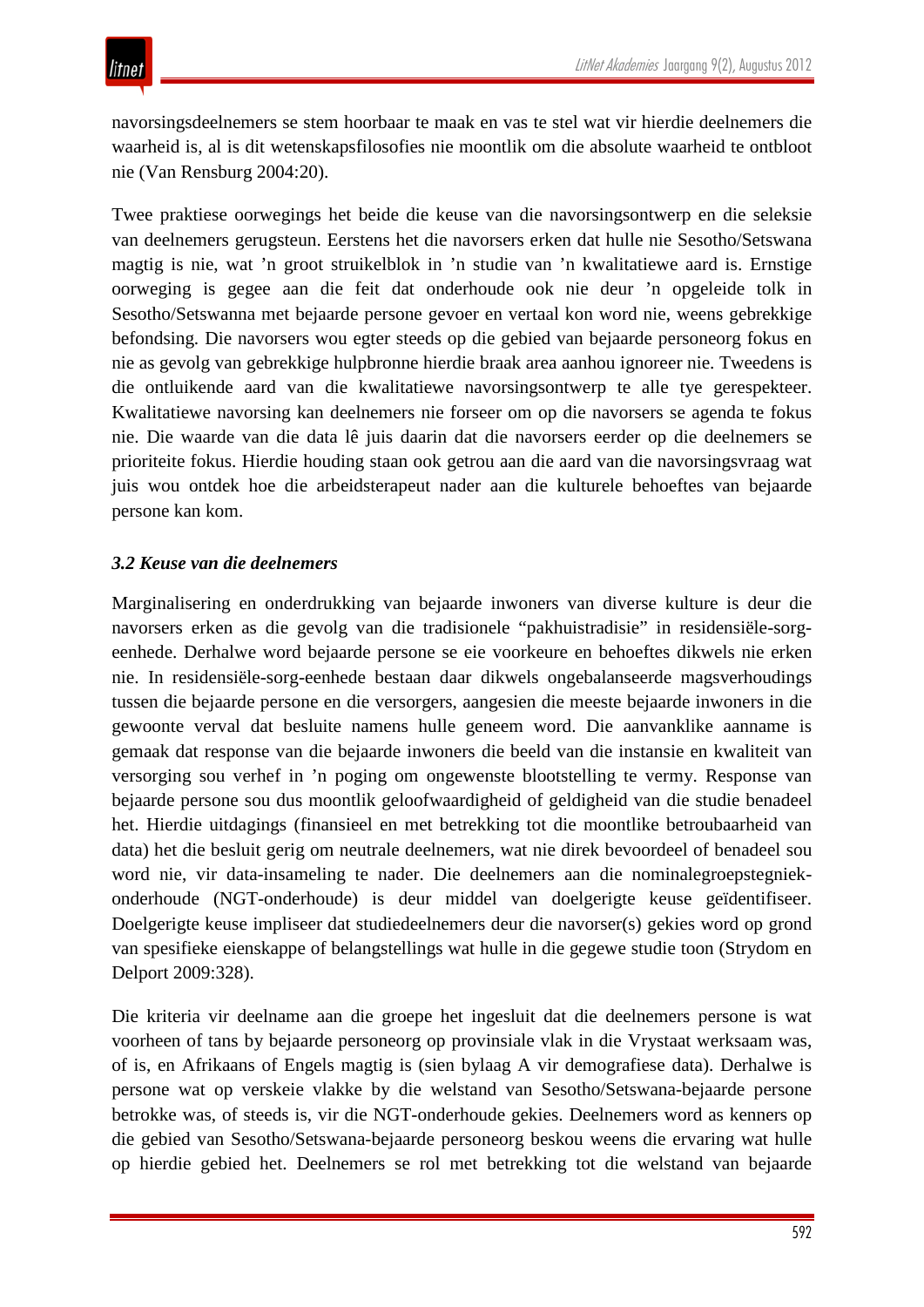persone het uitgesluit dat hulle direk op daaglikse basis by fisiese versorgingstake van bejaarde inwoners betrek word en het meestal verband gehou met bestuur binne residensiële sorg en/of die breër gemeenskap. Vier uit die groep van 15 deelnemers was voorheen betrokke by navorsing met bejaarde persone in die groter Bloemfontein-omgewing onder leiding van EPOG (Eenheid vir Professionele Opleiding en Dienslewering in die Gedragswetenskappe) by die Universiteit van die Vrystaat. Die res van die deelnemers is aan nieregerings- en regeringsorganisasies verbonde en is deur middel van hul verbintenis met Age-in-Action en die Vrystaatse Tak van die Alzheimer Vereniging van Suid-Afrika betrek. Diversiteit ten opsigte van die organisasies wat die verskillende deelnemers van die groepe verteenwoordig het, het veral tot die triangulasie van data en dus die betroubaarheid binne hierdie spesifieke metodiek bygedra. Verder het die breë ervaring wat hierdie deelnemers het, tot die waarheidsgetrouheid<sup>2</sup> van die studie bygedra. Nadat goedkeuring van die Etiekkomitee van die Fakulteit van Gesondheidswetenskappe aan die Universiteit van die Vrystaat verkry is (Studie nr. 12/2011), is deelnemers genader om deel te neem en het hulle hulself skriftelik tot die navorsingsproses verbind.

Die groepsessies is deur 'n onafhanklike fasiliteerder en 'n kundige in NGT-onderhoude behartig. Geïdentifiseerde deelnemers is in twee groepe verdeel. Beskikbaarheid van tyd van die onderskeie deelnemers het verder op die indeling impak gehad en gevolglik het Groep I uit 6 deelnemers en Groep II uit 8 deelnemers bestaan.

## *3.3 Metode van data-insameling*

Die nominalegroepstegniek word deur Dobbie, Rhodes, Tysinger en Freeman (2004:402) as 'n kwalitatiewe metode van data-insameling met semikwantitatiewe eienskappe aangaande 'n gegewe vraag beskryf, aangesien response op dié vraag in prioriteitsvolgorde na aanleiding van stemming deur deelnemers gerangskik word. Deelnemers stem vir idees en idees word dan na aanleiding van stemming in orde van voorkeur geplaas. Persoonlike opinies word in ag geneem, prioriteite word bepaal en ooreenkomste en verskille word uitgewys, wat spesifieke vraagstukke en kwessies binne die studie na vore bring (Cohen, Manion en Morrision 2007:309). Die navorsers beskou dit dus as 'n demokratiese wyse van datainsameling wat verseker dat alle individuele response binne die groeprespons ingesluit word en tot die betroubaarheid <sup>3</sup> van die resultate bydra.

Daar is heelwat voordele wat met die nominalegroepstegniek geassosieer word. Dit sluit in:

- Idees word demokraties geprioritiseer.
- Deelnemers word aangemoedig en gefasiliteer om konstruktief aan probleemoplossing deel te neem.
- Konformasie en kompetisie in idees word nie aangemoedig nie.
- Laterale denke word wel aangemoedig, wat 'n breër verskeidenheid van generering van idees tot gevolg kan hê.
- Die mag van 'n opinie is nie by een persoon nie, maar word gelykmatig versprei.
- 'n Sin van afsluiting en integrasie word gefasiliteer, wat persoonlike en opvoedige waardes bevorder (Departement van Gesondheid en Menslike Dienste 2006).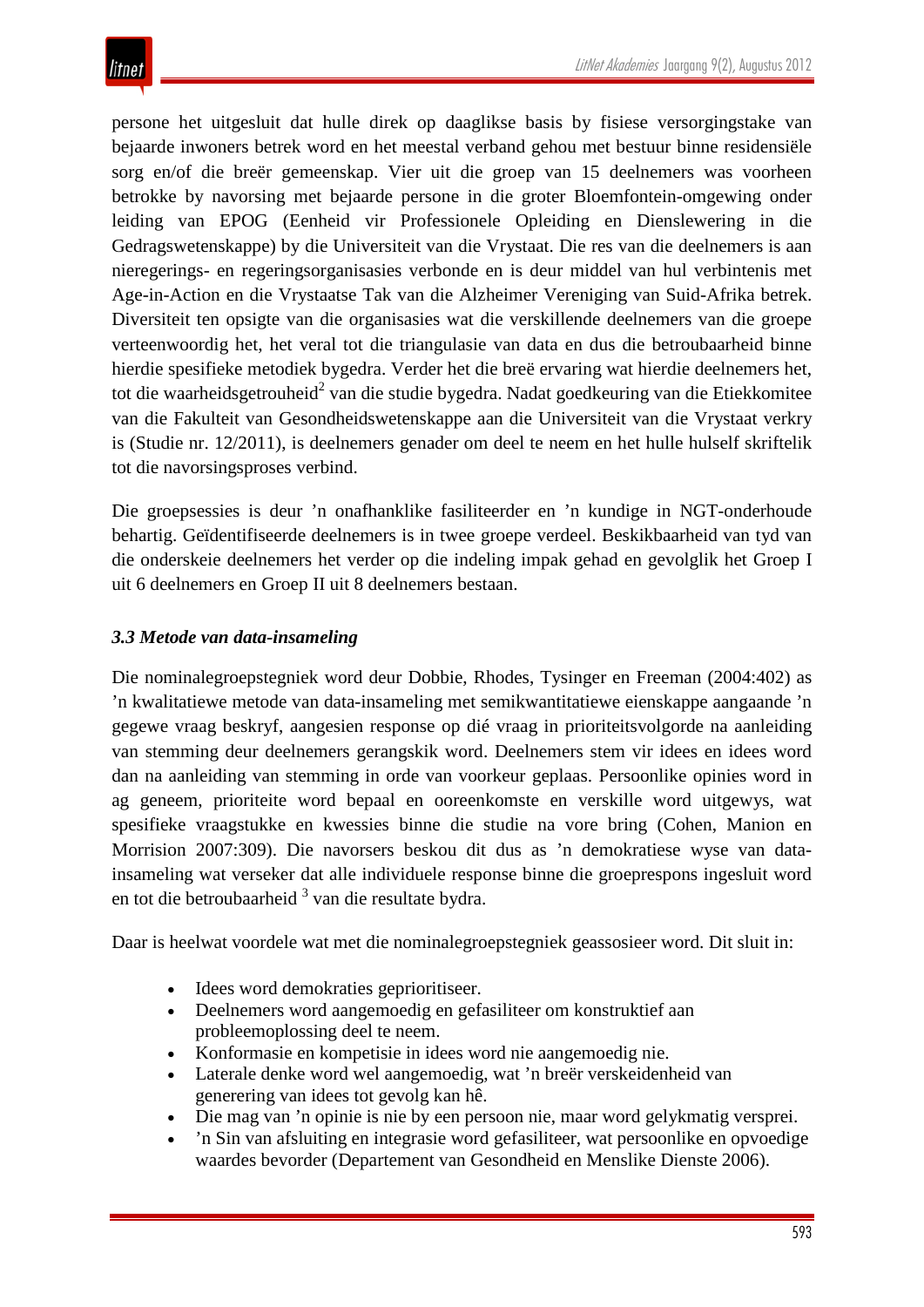

Die volgende is 'n uiteensetting van die stappe wat gevolg word tydens die nominalegroepstegniek:

#### Rondte een:

- 1. Nadat die vraag skriftelik en mondeling aan die deelnemers oorgedra is, word deelnemers versoek om 'n paar minute te neem waartydens daar onafhanklik en in stilte oor die strukturering en formulering van 'n persoonlike siening oor die vraag nagedink word.
- 2. Een respons van elke deelnemer word dan bygedra en op 'n blaaibord aangestip.
- 3. Voorstelle en antwoorde word demokraties saam gegroepeer waar moontlik en idees kan vir meer duidelikheid bespreek word.
- 4. Die fasiliteerder versoek daarna die deelnemers om selfstandig en onafhanklik die verskillende voorstelle in volgorde van belang te rangskik van 1 tot 5, waar 5 die belangrikste stelling uitwys en 1 die onbelangrikste.

Ronde twee:

- 1. Elke deelnemer in die groep se rangskikking word in tabelvorm voorgelê.
- 2. 'n Bespreking van die resultate en elke idee word herevalueer in terme van die belangrikheid daarvan en daar kan byvoorbeeld 'n punt uit 5 vir elke idee toegeken word.

#### Rondte drie:

In die laaste ronde word al die rangskikkings in terme van gewig uitgewerk en die eindresultaat word aan die groep bekend gemaak. (Jones en Hunter 1995)

NGT-onderhoude is op twee aparte geleenthede met twee groepe persone wat voorheen of tans by Sesotho/Setswana-bejaarde personeorg betrokke was, of is, gedoen (sien bylaag A vir demografiese data).

NGT-onderhoude is deur 'n onafhanklike fasiliteerder in Engels gedoen. Aanbieding in Engels het verseker dat al die deelnemers die vraag verstaan het en inligting akkuraat weergegee kon word, wat tot die waarheidsgetrouheid van die studie bygedra het (Babbie en Mouton 2001:277–8). Die fasiliteerder van die groepe was 'n eksterne persoon wat nie direk aan die Departement van Arbeidsterapie verbonde is nie en dit versterk dus bevestigbaarheid<sup>4</sup> in die studie. Die fasiliteerder het ondervinding in sowel die gebruik van die nominalegroepstegniek as 'n deeglike agtergrond van Sesotho/Setswana-bejaarde personesorg weens betrokkenheid by verskeie projekte in die gemeenskap, wat verder tot die waarheidsgetrouheid van die studie bygedra het.

#### *3.4 Ontwikkeling van die navorsingsvraag*

Die volgende vraag is aanvanklik na aanleiding van die navorsingsvraag vir verkenningsonderhoude tydens die loodsstudie saamgestel: "Stel asseblief Sesotho/Setswana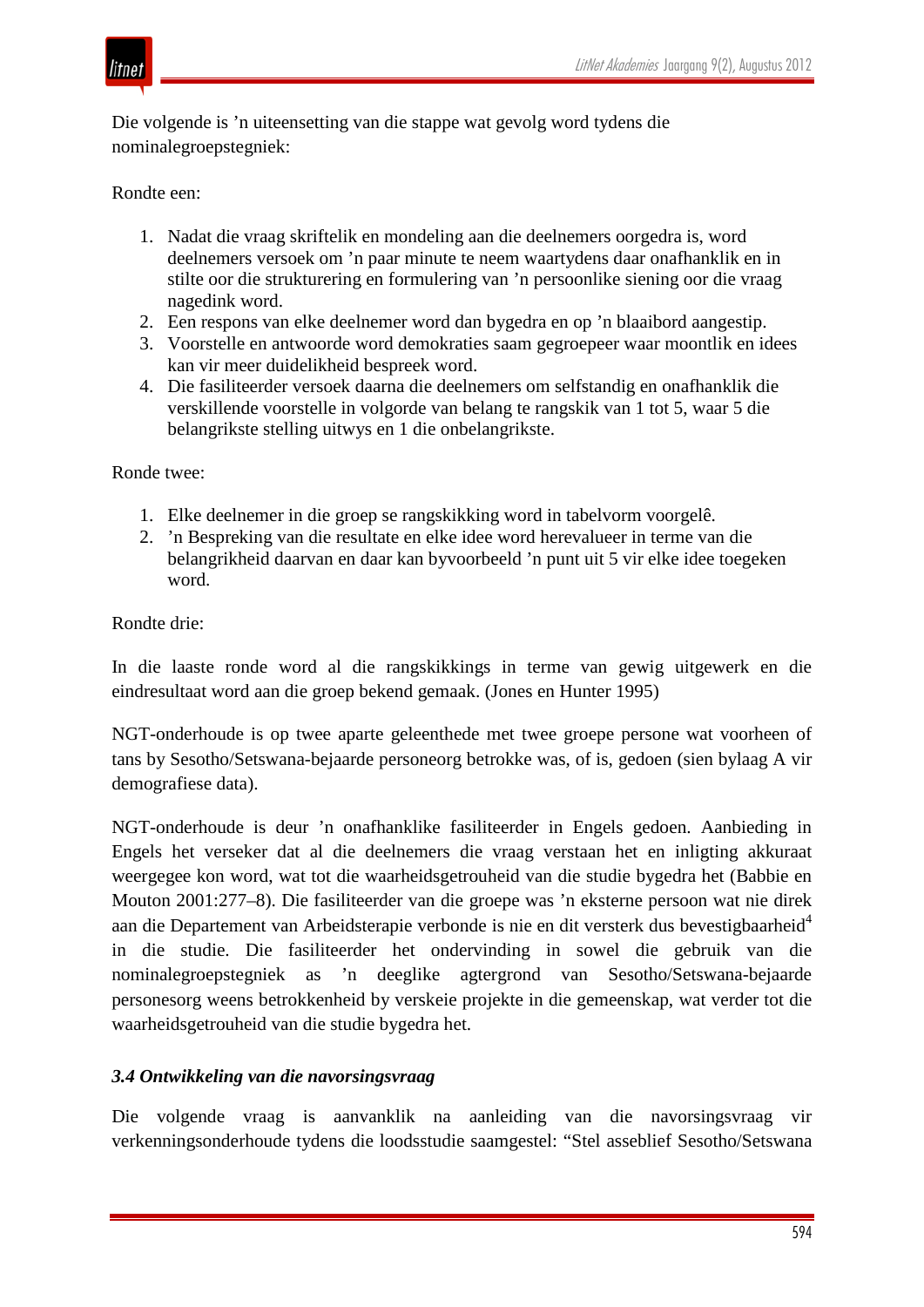kulturele praktyke voor om 'n meer akkommoderende omgewing in residensiële-sorgeenhede te skep."

Alhoewel die fokus van arbeidsterapie-intervensies die gebruik van aktiwiteitsverrigting is, is die woord aktiwiteit doelbewus nie in die vraag ingesluit nie. Na afloop van die agtergrondstudie het ons besef dat die skepping van 'n akkommoderende residensiële-sorgeenheid-omgewing meer as die aanbieding van aktiwiteit is, maar eerder die skepping van 'n milieu waar vrye keuse ten opsigte van aktiwiteitsdeelname bestaan. Daar is reeds in die literatuuroorsig ook geargumenteer dat die konsep aktiwiteit vir die beroep arbeidsterapie ontstaan het uit Westerse kultuur, maar dikwels problematies is in ander nie-Westere kulture. Met die uitvoering van verkenningsonderhoude tydens die loodsstudie met twee werknemers van 'n multikulturele residensiële-sorg-eenheid in Bloemfontein, asook 'n ervare leier in bejaarde personeorgkringe, het dit duidelik geword dat die aanvanklike vraag te veel ruimte vir onsekerheid gelaat het. Die deelnemers aan die verkenningsonderhoude het aangedui dat kulturele praktyke 'n ingewikkelde konsep is en dat hulle nie seker is hoe om die vraag te beantwoord nie. Akkommoderende omgewing was ook nie duidelik vir die deelnemers nie. Residensiële-sorg-eenhede was onduidelik, aangesien hierdie deelnemers in die praktyk hoofsaaklik na "ouetehuise" verwys.

Die response van die deelnemers aan die verkenningsonderhoude het daarop gedui dat die menswaardige behandeling binne residensiële-sorg-eenhede die kern vir die skep van 'n kultuurtoepaslike milieu is. Die term kultuur is ook as uiters subjektief ervaar en het 'n verskeidenheid response ontlok. Na aanleiding van hierdie terugvoer tydens die loodstudie is die volgende nominalegroepstegniekvraag (NGT-vraag) saamgestel: "Wat kan gedoen word om meer toepaslike ervarings vir die Sotho-groep (Suid-Sotho, Noord-Sotho en Setswana) bejaarde persone in ouetehuise aan te moedig?"

Die vraag is tydens die NGT-onderhoude in Afrikaans en Engels in geskrewe en mondelinge vorm aan die deelnemers verskaf, wat tot die waarheidsgetrouheid van die studie bygedra het

## **4. Bevindinge en bespreking**

## *4.1 Kernbevindinge (Eerste vyf response van elke groep)*

Dit is insiggewend dat die vraag wat pertinent in die groep gevra is, nie direk deur die deelnemers beantwoord is nie. Response wat met aktiwiteitsdeelname en kulturele voorkeure verband gehou het, is nie as prioriteite gelys nie. Ten spyte van die aktiwiteitsfokus binne arbeidsterapiepraktyk is die prioriteite wat deur die navorsingsdeelnemers uitgewys is, beklemtoon. Die navorsers het die gegenereerde data geëien eerder as om sekondêre oorwegings wat wel met kultuurverwante aktiwiteite verband hou, uit te wys. Vir die doel van hierdie artikel is hierdie uiterlike faktore, byvoorbeeld 'n paar kultuurtoepaslike speletjies en 'n dis op die spyskaart, versaak. Die navorsers het tot die insig gekom dat aktiwiteitsverrigtingsgeregtigheid op lang termyn bewerkstellig kan word slegs indien die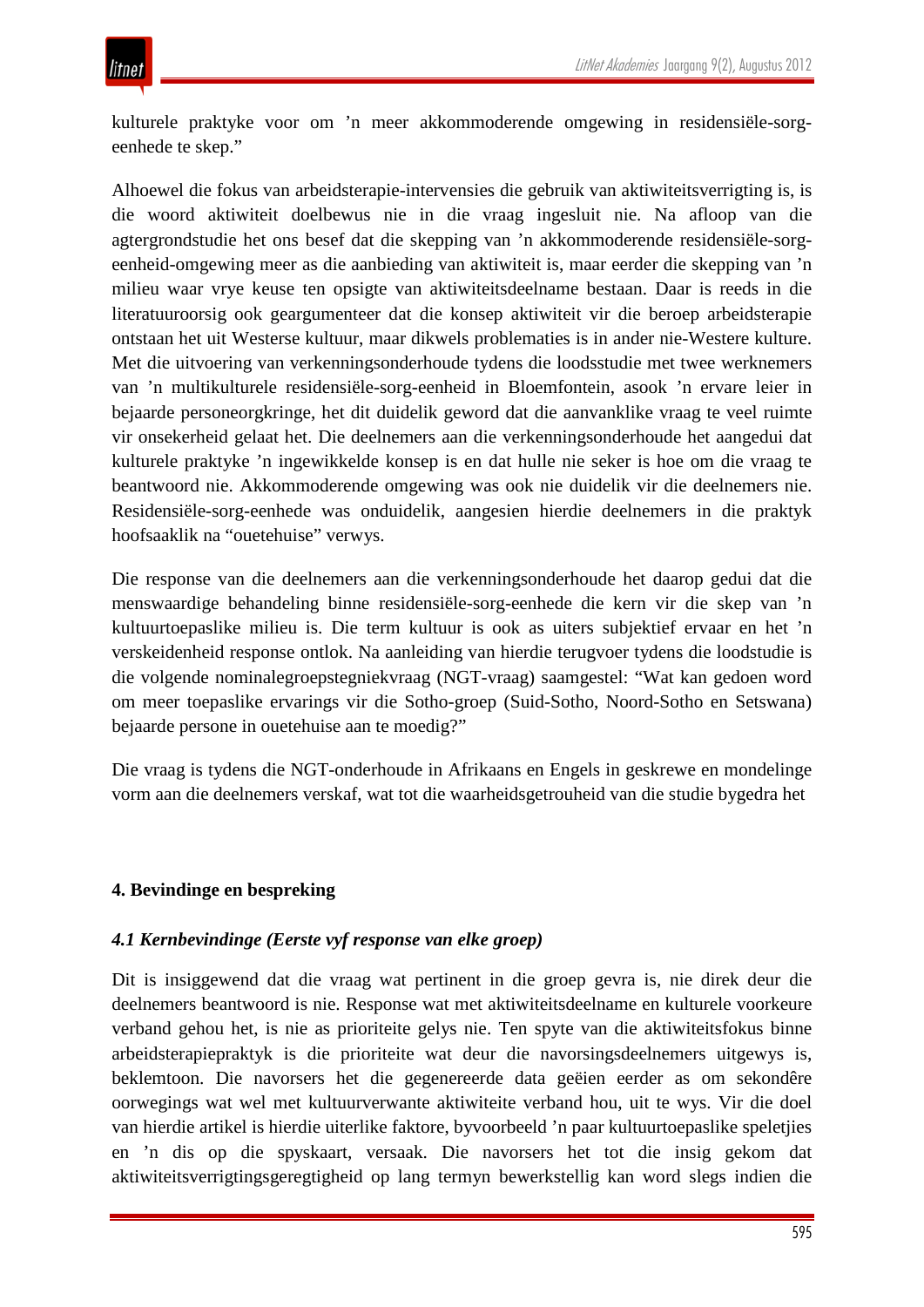

huidige sosialegeregtig¬heidskwessies as prioriteit beklemtoon word in die proses om 'n meer kultuurtoepaslike omgewing binne residensiële-sorg-eenhede te skep. Hierdie insig kan daadwerklike verandering aan die lewensgehalte van Sesotho/Setswana-inwoners van sodanige instellings meebring. Die onderliggende tema van die response van die deelnemers het derhalwe menswaardigheidskwessies uitgelig.

'n Verskeidenheid response is aangebied en woord vir woord in Engels deur die fasiliteerder gelys, wat tot die waarheidsgetrouheid van die resultate bygedra het. Vertaling van die response van Engels na Afrikaans is deur die navorsers gedoen. Die juistheid van hierdie vertaling is deur een van die deelnemers van die NGT-onderhoude en 'n navorser in bejaardeaangeleenthede by EPOG bevestig, wat tot die waarheidsgetrouheid van die vertaling bydra. Deelnemers van Groep I het 25 response gegenereer, terwyl deelnemers van Groep II 30 response gegenereer het. Die stemming het die vyf hoofvoorkeure van elke groep aangedui, wat in Tabel 1 aangedui word.

| NGT-vraag                                                              | Wat kan gedoen word om meer toepaslike ervarings vir die Sotho-<br>groep (Suid-Sotho, Noord-Sotho en Setswana) bejaarde persone in<br>tehuise vir bejaarde persone aan te moedig? |                                                                                                                         |  |  |  |  |  |
|------------------------------------------------------------------------|-----------------------------------------------------------------------------------------------------------------------------------------------------------------------------------|-------------------------------------------------------------------------------------------------------------------------|--|--|--|--|--|
| Prioriteitsvolgorde Groep I<br>van response as<br>antwoord op<br>vraag |                                                                                                                                                                                   | <b>Groep II</b>                                                                                                         |  |  |  |  |  |
| $\mathbf 1$                                                            | Personeel behoort die behoeftes<br>van die bejaarde persone te<br>verstaan                                                                                                        | Bied inligtingsessie met bejaarde<br>persoon en familie aan ten einde<br>konsultasie te bevorder                        |  |  |  |  |  |
| $\vert$ 2                                                              | Konsultasie met bejaarde<br>persone voor besluitneming                                                                                                                            | Aanpassings in die omgewing om<br>kultuur en erfenis te reflekteer                                                      |  |  |  |  |  |
| $ 3\rangle$                                                            | Toeganklike geboue met<br>veiligheidsaanpassings                                                                                                                                  | Bedien van kultuurtoepaslike<br>voedsel                                                                                 |  |  |  |  |  |
| 4                                                                      | Respek vir bejaarde persoon se<br>kultuur<br>Personeelopleiding ten opsigste<br>van versorging en kulturele<br>aspekte                                                            | Dienslewering in taal van<br>voorkeur<br>Indiensopleiding vir personeel ten<br>einde belang van die roeping te<br>besef |  |  |  |  |  |
| 5                                                                      | Stigting van 'n<br>arbeidsterapiekomitee wat uit<br>inwoners, personeel, familie,<br>vrywilligers en belangstellendes<br>uit die gemeenskap bestaan                               | Vrye keuse ten opsigte van<br>kamerplasing<br>Kommunikasie met respek en<br>waardigheid ten opsigte van<br>verwagtinge  |  |  |  |  |  |

## **Tabel 1. Prioriteitsvolgorde van Groep I en Groep II se response as antwoord op die NGT-vraag**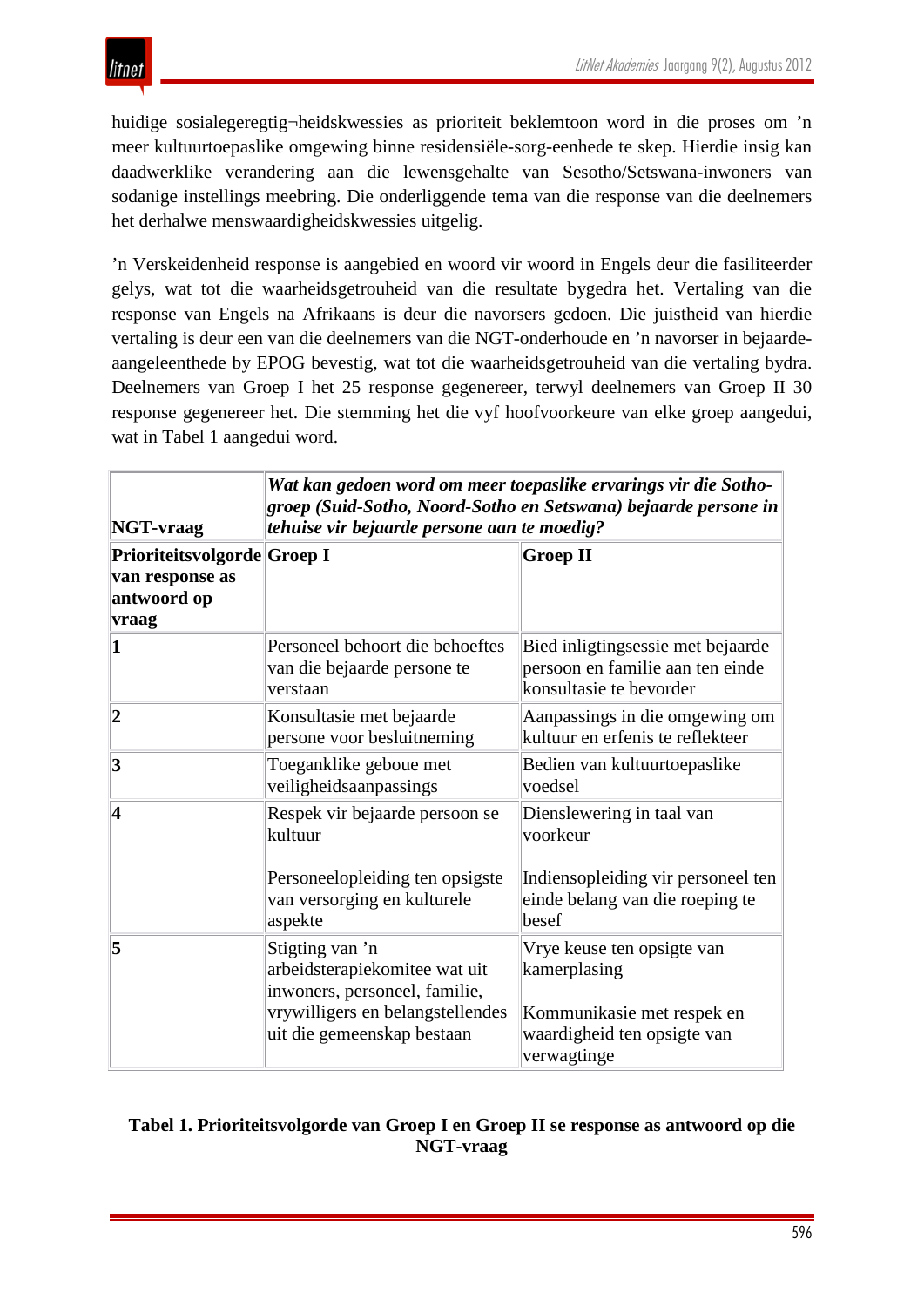In die lig van 'n kliëntgesentreerde benadering binne die interpretatiewe raamwerk is daar besluit om die twee geïdentifiseerde response onder nommer 4 van Groep I en nommer 5 van Groep II so te laat, aangesien die groepe nie die belangrikste een van die twee response kon uitwys nie.

Die respons wat as die belangrikste deur die deelnemers in Groep I en as vierde prioriteit deur deelnemers in Groep II uitgewys is, is die ontwikkeling van 'n begrip vir die unieke behoeftes van die bejaarde persone in residensiële-sorg-eenhede deur middel van personeelopleiding. Personeelopleiding behoort op die inagneming van die behoeftes van die inwoners te fokus. Gemak en die roetine binne residensiële-sorg-eenhede behoort te alle tye sekondêr tot hierdie behoeftes te wees (Labuschagne 2005:563). Die ontwikkeling van begrip vir die unieke behoeftes van die bejaarde persoon kan bydra tot die skep van 'n meer toepaslike milieu wat vrye keuse tot aktiwiteitsreekse moontlik maak. Plesier, herstel en produktiwiteit in die alledaagse lewe word sodoende verseker en menswaardigheid bevorder.

Respek vir 'n bejaarde se rol as raadgewer is veral van belang in die Sesotho/Setswanakultuur weens die beskouing dat ouderdom met wysheid en lewenservaring gepaard gaan. Raadpleging met bejaarde persone in residensiële-sorg-eenhede weerspieël respek teenoor die individu en bied aan die bejaarde persoon die geleentheid om verwagte lewensrolle uit te leef. Ondersoek van die unieke behoeftes van die bejaarde persoon deur raadpleging sluit by die kliëntgesentreerde benadering binne arbeidsterapie aan. Menswaardigheid kan erken en bevorder word alleenlik indien behoeftes van elke bejaarde persoon op 'n individuele vlak erken word. Daar behoort met die bejaarde persoon oor die rede vir, en verwagtinge en implikasies van opname in 'n residensiële-sorg-eenheid geraadpleeg te word. Insluiting en die betrek van die bejaarde persone by besluitneming en met die opstel van 'n sorgplan word as die belangrikste prioriteit deur deelnemers van Groep II aangedui. Betrekking van die Sesotho/Setswana-bejaarde erken die verwagte lewensrolle en -take van die individu. Hierdie erkenning dra tot die behoud van menswaardigheid by.

Die belang van aanpassings in die omgewing word deur deelnemers in beide groepe genoem en sluit by die skep van 'n meer toepaslike milieu aan. Deelnemers van Groep I fokus egter meer op die veiligheid van die omgewing. Residensiële-sorg-eenhede is eerder as versorgingseenhede beskryf en die fokus het hoofsaaklik op die beveiliging en fisiese versorging van die bejaarde persone geval. Volgens Nilsson en Townsend (2010:60) behoort die fokus van enige gesondheidsorg-instansie egter eerder op vryheid van keuse van aktiwiteite binne die omgewing te wees as slegs op die fisiese versorging van die bejaarde persoon. Deelnemers van Groep II fokus meer op die kulturele toepaslikheid van die omgewing binne die residensiële-sorg-eenheid. Kultuuruitdrukking skep 'n gevoel van behorendheid in 'n kamer waar die bejaarde persoon gemaklik voel.

Alhoewel kultuuruitdrukking belangrik geag word, het deelnemers van beide groepe van die kultuuraspek van die vraag afgewyk en meer klem op algemene veiligheid en welstand binne die omgewing van residensiële-sorg-eenhede gelê. Bell (2007) stel voor dat vrees dikwels die resultaat van onderdrukking van die menswees van 'n persoon is. Miskenning van menswaardigheid van swart persone in die verlede kon dus moontlik 'n rol speel in die feit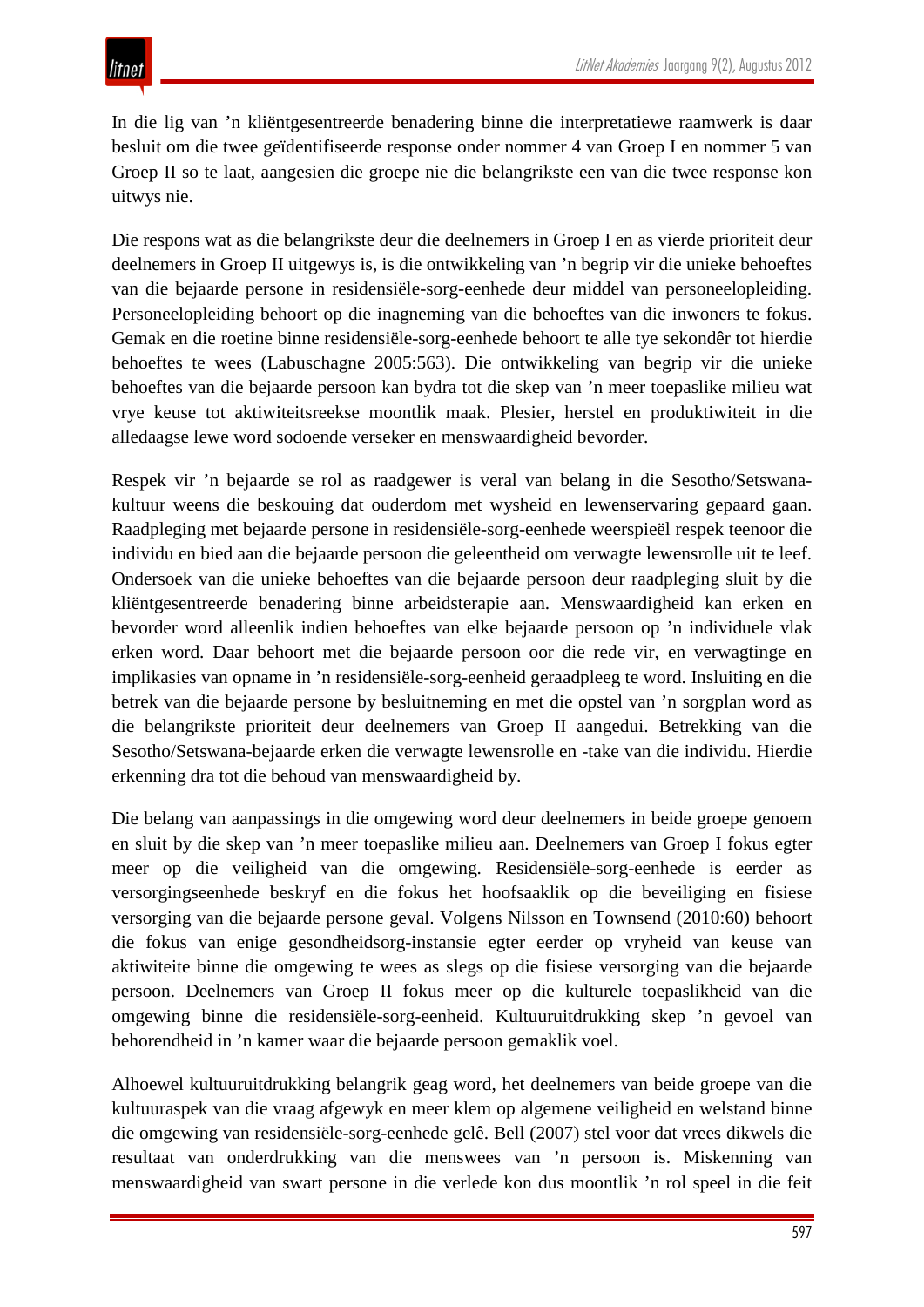dat gelyke behandeling en gesondheidsorg vir almal soveel aandag geniet het. Dit sluit dus by die menswaardigheidsaspek van die respons aan.

Bediening van voedsel in residensiële-sorg-eenhede behoort nie alleen as die bevrediging van 'n basiese behoefte gesien te word nie. Kultuurtoepaslike voedsel, asook die manier van voorbereiding daarvan, speel 'n rol in die optimalisering van lewensgehalte. Die Nasionale Norme en Standaarde Aangaande die Aanvaarbare Vlakke van Diens aan Ouer Persone en Diensleweringstandaarde vir Gemeenskapsgebaseerde Sorg en Ondersteuningsdienste in die Staatskoerant (Suid-Afrika 2010:31), dui aan dat voedsame kos aan bejaarde persone verskaf moet word en dat kulturele en godsdienstige behoeftes in ag geneem behoort te word. Aangesien deelname aan kulturele aktiwiteite tot die skepping van sin en betekenis van die individu bydra, het die bediening van en deelname aan voorbereiding van kultuurtoepaslike voedsel die potensiaal om die gevoel van menswaardigheid te bevorder.

Diensverskaffing en versorging van die bejaarde persone behoort in die taal van voorkeur te geskied. Moedertaalkommunikasie kan moontlik tot die minimalisering van verwardheid en ongemak van bejaarde persone met addisionele patologieë bydra (Labuschagne 2005:562), wat lewensgehalte optimaliseer. Die erkenning van die moedertaal van 'n individu word in die Suid-Afrikaanse konteks direk met die Grondwet en Handves vir Menseregte Artikel 30(1) (Suid-Afrika 1996) verbind. Moedertaalkommunikasie as 'n medium om behoeftes te verwoord kan dus tot die behoud van menswaardigheid bydra deur die erkenning van die individu se unieke agtergrond. Ondubbelsinnige kommunikasie wat respek weerspieël, skakel verwarring uit. Die bejaarde persoon se menswaardigheid word erken deur interaksie met 'n positiewe ingesteldheid te benader. Aanspreekvorme, wat die menswees van 'n individu direk aanspreek, behoort nooit minagtend te wees nie. Die manier waarop 'n boodskap oorgedra word, dra net soveel gewig as die boodskap self.

Bevordering van betrokkenheid in kulturele aktiwiteite in residensiële-sorg-eenhede loop hand aan hand met respek en begrip vir die kultuur van 'n individu. Die fokus is dus nie slegs op die skep van 'n milieu waar kulturele aktiwiteite aangebied word nie, maar ook op die ontdekking van die dieper betekenis en waarde wat die bejaarde persoon aan hierdie aktiwiteite heg. Aktiwiteit wat met besluitnemingsprosesse gepaard gaan, vorm tradisioneel deel van die verwagte lewensrol van die Sesotho/Setswana-bejaarde. Die deelnemers het aangedui dat die saamstel van iets soos 'n arbeidsterapiekomitee die voorgaande doeltreffend sal kan aanspreek. Hierdie komitee behoort geraadpleeg te word rakende die opstelling van 'n sorgplan. Die komitee behoort ook verteenwoordigend te wees en alle professies en belanghebbendes by residensiële-sorg-eenhede te betrek. Die samestelling van hierdie komitee, waarop bejaarde persone tesame met personeel en vrywilligers vanuit die omliggende omgewing dien, weerspieël die behoefte van die bejaarde persone om nie van die gemeenskap geïsoleer te word nie en om die gevoel van behorendheid binne die groter samelewing te ervaar.

Deelnemers van Groep II dui die belang van vryheid van keuse tydens kamerplasing aan. Vryheid van assosiasie impliseer dat die outonomie van die bejaarde persoon erken word. Vrye keuse versterk 'n sin van kommunikasie en emosionele ondersteuning tussen mede-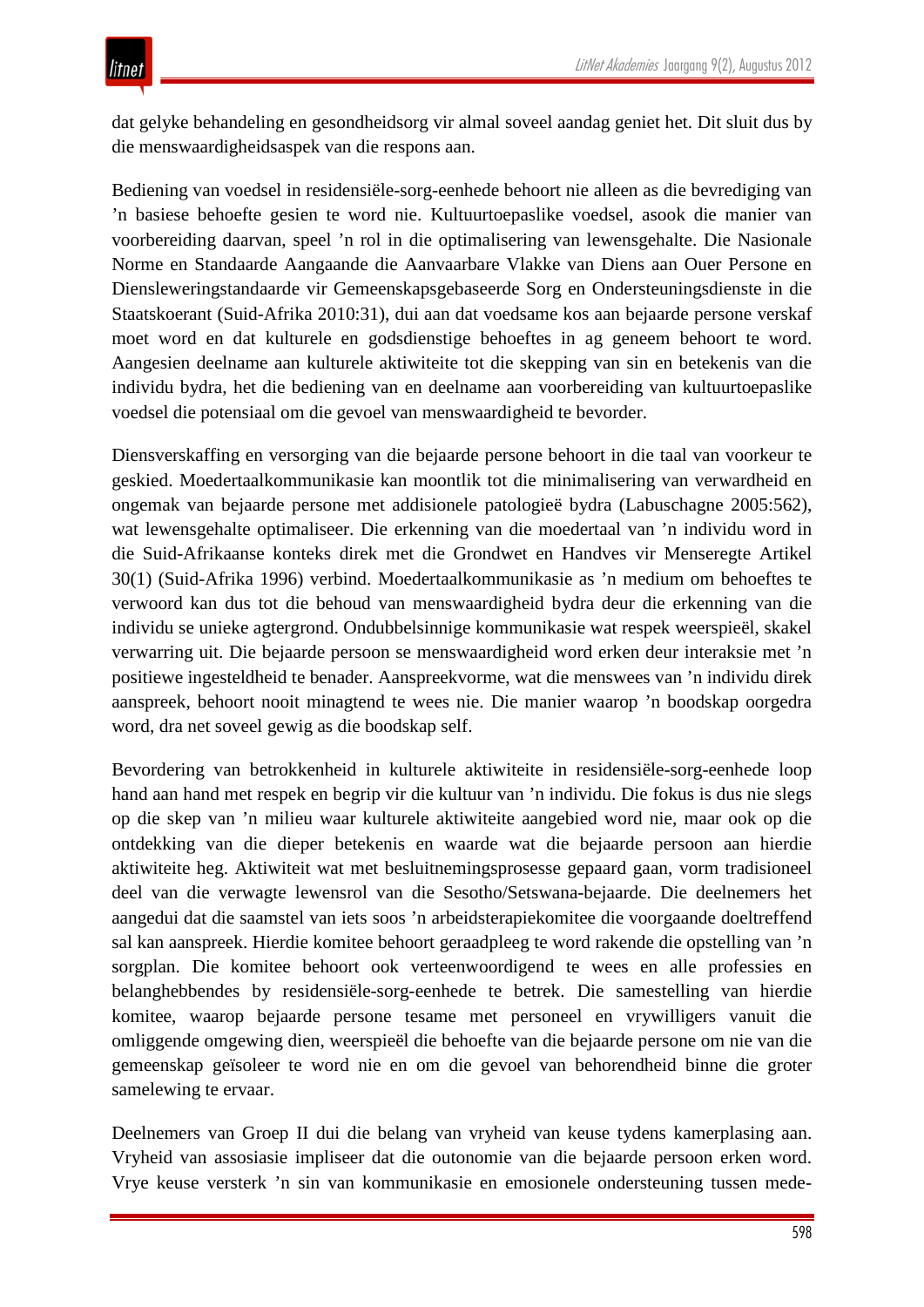

inwoners (Christiansen en Townsend soos na verwys in Zeldenryk en Yalmambirra 2006:44), wat lewensgehalte kan bevorder. Vryheid van keuse erken die bejaarde persoon as 'n mens met unieke behoeftes. Dit betrek die individu by die besluitnemingsproses, wat die gebruik van die kliëntgesentreerde benadering versterk.

Alhoewel die response van die deelnemers aanvanklik nie die vraag direk beantwoord het nie, het die goue draad van menswaardigheid regdeur al die response gevleg. Menswaardigheid hou egter direk met die lewensgehalte van 'n individu verband. Nilsson en Townsend (2010:58) beklemtoon tereg dat betrokkenheid in betekenisvolle aktiwiteite die individu in staat stel om menswaardigheid te behou, wat optimale lewensgehalte bevorder. Hierdie tema is veral van belang gegewe die verlies van menswaardigheid wat dikwels met institusionalisering in residensiële-sorg-eenhede gepaard gaan.

#### *4.2 Temas van lewensgehalte tydens ontleding van oorblywende response*

Die hoofdoel van die studie was 'n ondersoek na daardie faktore wat sal bydra tot die skep van 'n kultuurtoepaslike milieu in residensiële-sorg-eenhede ten einde deelname aan aktiwiteite van keuse te fasiliteer. Die behoud van menswaardigheid deur die skepping van 'n toepaslike milieu kan tot die lewensgehalte van die individu bydra.

Al die response wat deur die twee groepe as voorstelle vir die bevordering van toepaslike ervarings vir Sesotho/Setswana-bejaarde persone gegenereer is, is in ag geneem in die triangulasie van die data. Aangesien die behoud van menswaardigheid direk tot die optimalisering van die lewensgehalte van 'n individu bydra, is al die response in Tabel 2 volgens Kane en Kane (soos na verwys in Cutler en Kane 2004:6) se elf temas van lewensgehalte gekategoriseer. Die response het gestrook met die temas wat Kane en Kane voorgestel het.

| Groep 1                                                                                                           | Groep 2                                                                                                                     | Lewensgehalte-<br>temas    |
|-------------------------------------------------------------------------------------------------------------------|-----------------------------------------------------------------------------------------------------------------------------|----------------------------|
| Toeganklike geboue met<br>veiligheidsaanpassings                                                                  | Die ouetehuis behoort ekstra klere<br>vir bejaarde persone aan te skaf                                                      | Fisiese gemak              |
| Stigting van 'n<br>arbeidsterapiekomitee<br>'n Gesondheidsfasiliteit by die<br>Sorgeenheid vir professionele sorg | Spesiale gesondheidsdienste<br>behoort gelewer te word                                                                      |                            |
|                                                                                                                   | Onderrig moet voortgesit word                                                                                               | Funksionele<br>bevoegdheid |
| Bied privaatheid                                                                                                  | Privaatheid behoort gerespekteer<br>te word<br>Manlike verpleeg- of<br>sorgpersoneel behoort manlike<br>inwoners te versorg | Privaatheid                |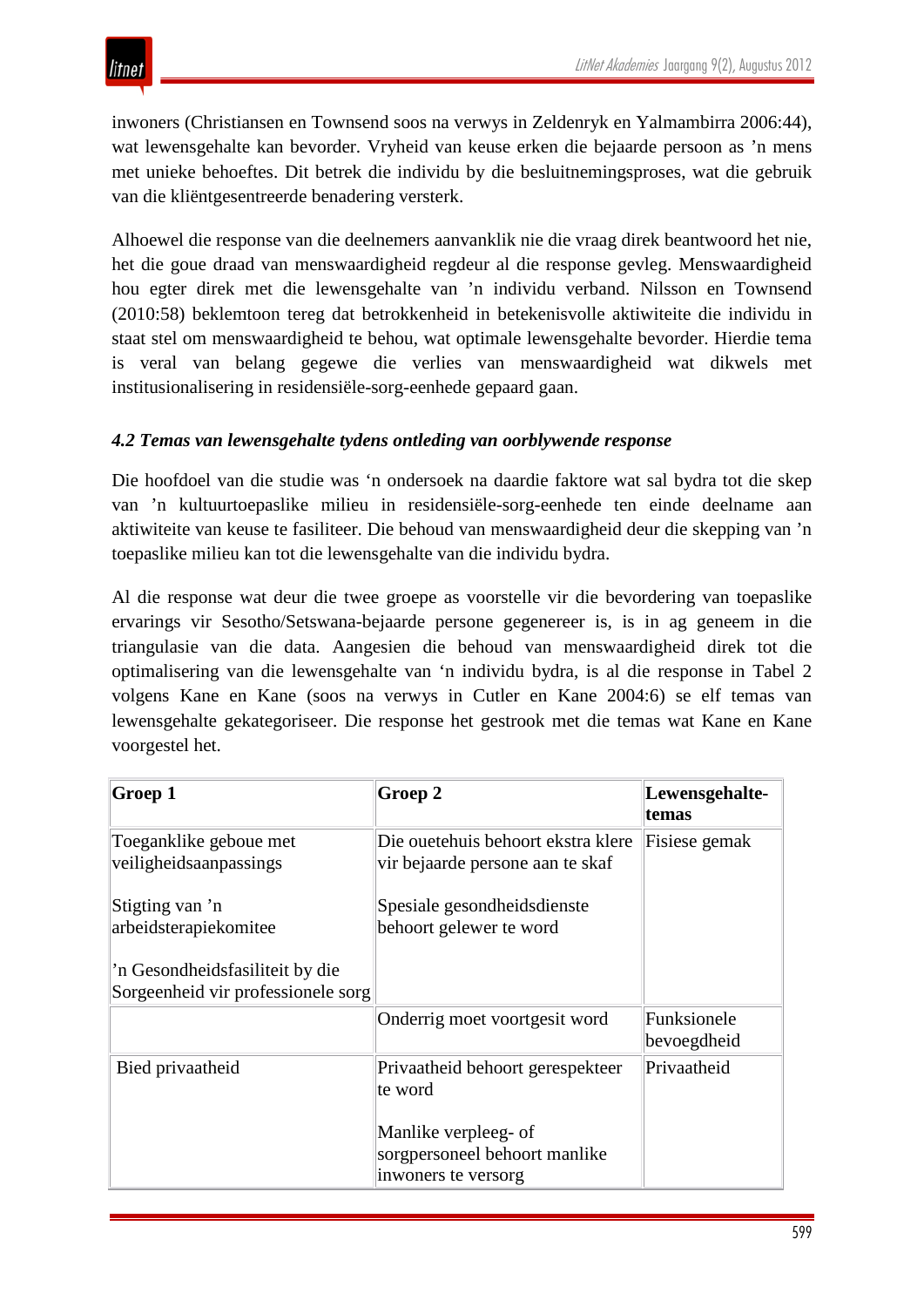

| Groepplasing ten opsigte van              | Bied inligtingsessie met bejaarde                    | Outonomie      |
|-------------------------------------------|------------------------------------------------------|----------------|
| kultuurverspreiding vir                   | persoon en familie aan ten einde                     |                |
| aanvaarding                               | konsultasie te bevorder                              |                |
|                                           | Vrye keuse ten opsigte van<br>kamerplasing           |                |
| Lig in oor verwagtinge van<br>sorgeenheid |                                                      |                |
|                                           | Meng verskillende jaargroepe<br>tydens kamerplasings |                |
| Raadpleging met bejaarde persone          |                                                      |                |
| voor besluitneming                        | Inwoners behoort tydens                              |                |
|                                           | besluitneming betrek te word                         |                |
| Groepeer volgens era waarin               |                                                      |                |
| geleef het                                | Vrye uitoefening van keuses                          |                |
|                                           | behoort toegelaat te word                            |                |
| Respek vir bejaarde persoon se            | Die kultuur van die bejaarde                         | Waardigheid    |
| kultuur                                   | persoon behoort gerespekteer te<br>word              |                |
|                                           | Kommunikasie ten opsigte van                         |                |
| Die versorgers moet toegewyd              | verwagtinge                                          |                |
| wees en respek toon                       |                                                      |                |
|                                           | Kommunikasie met respek in 'n                        |                |
|                                           | vriendelike stemtoon                                 |                |
| Aktiwiteite vir bedlêende asook           | Betrokkenheid in aktiwiteite of                      | Betekenisvolle |
| rolstoelgebonde persone                   | take (werk) is van belang                            | aktiwiteit     |
|                                           |                                                      |                |
| Sluit kultuurtoepaslike musiek in         | Musiek moet kultuurtoepaslik                         |                |
| tydens aktiwiteitsverrigting              | wees                                                 |                |
|                                           |                                                      |                |
| Let op die ontwikkeling van               | Speletjies, byvoorbeeld                              |                |
| kultuur tydens die opstel van             | marabaraba en diketo, kan                            |                |
| programme                                 | aangebied word                                       |                |
| Onderneem uitstappies                     | Sport en oefeninge volgens                           |                |
|                                           | vaardigheid en vermoë kan                            |                |
| Neem belangstelling en                    | aangebied word                                       |                |
| geskiedenis in ag tydens die keuse        |                                                      |                |
| en aanbieding van aktiwiteite             | Storievertelling ten einde kultuur                   |                |
|                                           | na jonger generasie oor te dra                       |                |
| Vrywilligers wat gereeld persone          |                                                      |                |
| besoek en aktiwiteite aanbied             | Leesstof in verskillende tale                        |                |
|                                           | Praatjies of toesprake volgens die                   |                |
|                                           | inwoners se kultuur deur eksterne                    |                |
|                                           | persone                                              |                |
|                                           |                                                      |                |
|                                           | Bejaarde persone behoort op                          |                |
|                                           | uitstappies geneem te word                           |                |
|                                           |                                                      |                |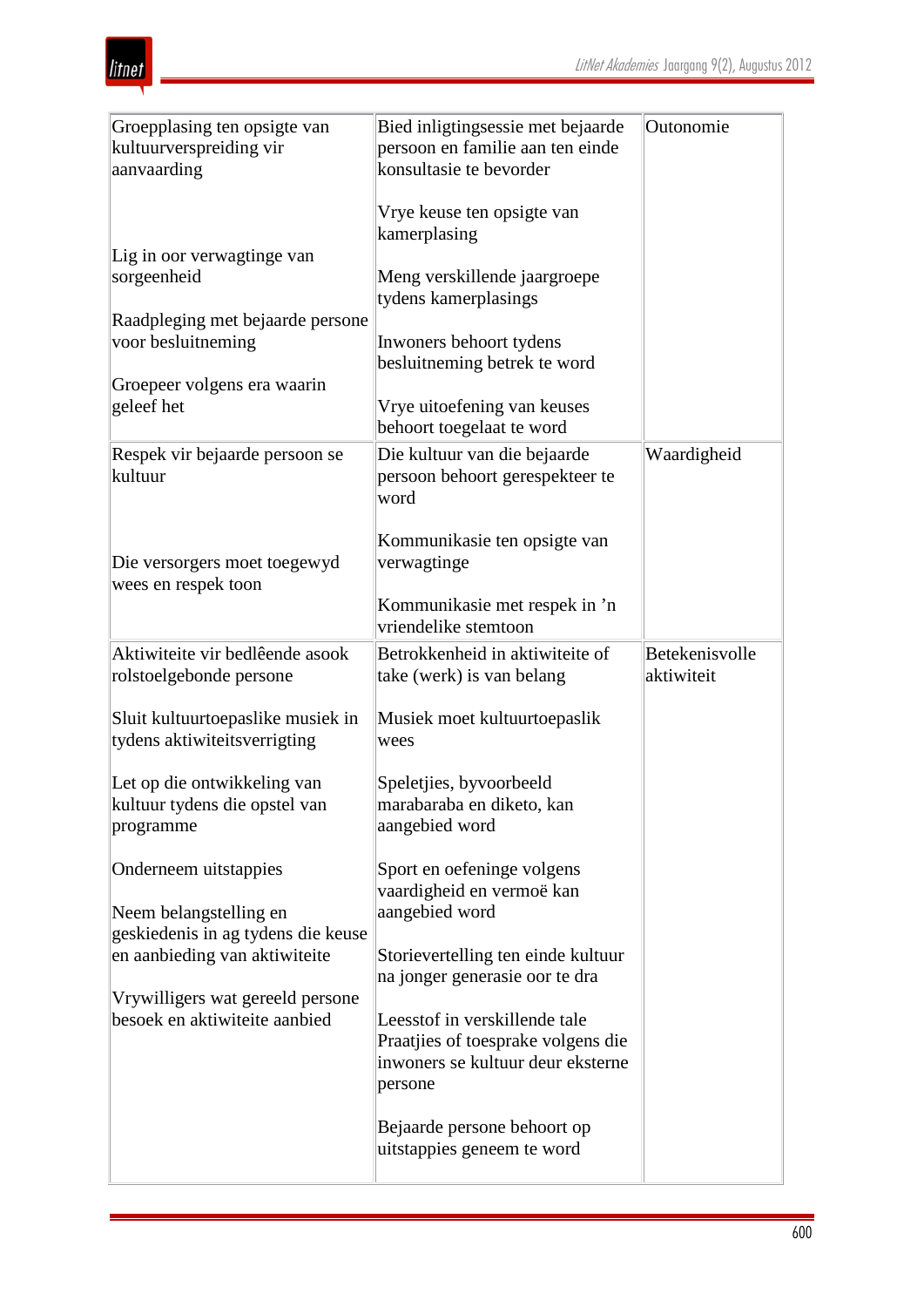

|                                                                                                               | Historiese toere of uitstappies<br>buite Bloemfontein                                                                                                                                 |                                                          |
|---------------------------------------------------------------------------------------------------------------|---------------------------------------------------------------------------------------------------------------------------------------------------------------------------------------|----------------------------------------------------------|
|                                                                                                               | Fisiese oefeninge behoort<br>aangebied te word                                                                                                                                        |                                                          |
| Bedien van kultuurtoepaslike<br>stapelvoedsel                                                                 | Bedien van kultuurtoepaslike<br>voedsel. Sesotho: marogo,<br>suurpap, afval (malamogodu),<br>gestoomde brood (matebekwane)<br>en stampmielies. Setswana: ting<br>en mageu (sagte pap) | Genotbelewing                                            |
| Foto's en kultuurtoepaslike<br>ornamente in kamers                                                            | Dienslewering in taal van<br>voorkeur                                                                                                                                                 | Individualiteit                                          |
| Kamers moet 'n huislike<br>atmosfeer skep                                                                     | Aanpassings in die omgewing om<br>kultuur en erfenis te reflekteer                                                                                                                    |                                                          |
| Arbeidsterapiestudente kan<br>kinders tussen vier en 12 jaar by<br>aktiwiteite met bejaarde persone<br>betrek | Skriftelike onderneming deur die<br>familie om die bejaarde persoon te<br>besoek                                                                                                      | Verhoudings                                              |
|                                                                                                               | Geleentheid om eie huis te besoek                                                                                                                                                     |                                                          |
| Personeel behoort die behoeftes<br>van die bejaarde persone te<br>verstaan                                    | Indiensopleiding van personeel<br>Persone elgetalle behoort bepaal te<br>word volgens                                                                                                 | Sekuriteit en orde<br>(goeie intensies<br>van personeel) |
| Personeelopleiding ten opsigte<br>van versorging en kulturele<br>aspekte                                      | versorgingsbehoeftes                                                                                                                                                                  |                                                          |
| Geduldige en bereidwillige<br>versorgers                                                                      |                                                                                                                                                                                       |                                                          |
| Versorgers moet nie lang ure werk<br>nie<br>Versorgers wat luister na bejaarde<br>persoon                     |                                                                                                                                                                                       |                                                          |
|                                                                                                               | Vryheid ten opsigte van geloof- en Geestelike<br>kerkverband                                                                                                                          | welstand                                                 |

#### **Tabel 2. Lewensgehalte-temas**

Fisiese gemak word deur Kane en Kane (in Cutler en Kane 2004:6) met vryheid van pyn, ongemaklike simptome en ander fisiese ongemak in verband gebring. Volgens Maslow se hiërargie van behoeftes is die fisiologiese behoeftes van die persoon die basis vir deelname aan daaglikse aktiwiteite (Louw en Edwards 2008:449). Dit impliseer dat aanpassings in die omgewing (soos handrelings in die badkamer en glyvaste matjies op die vloer) tot die fisiese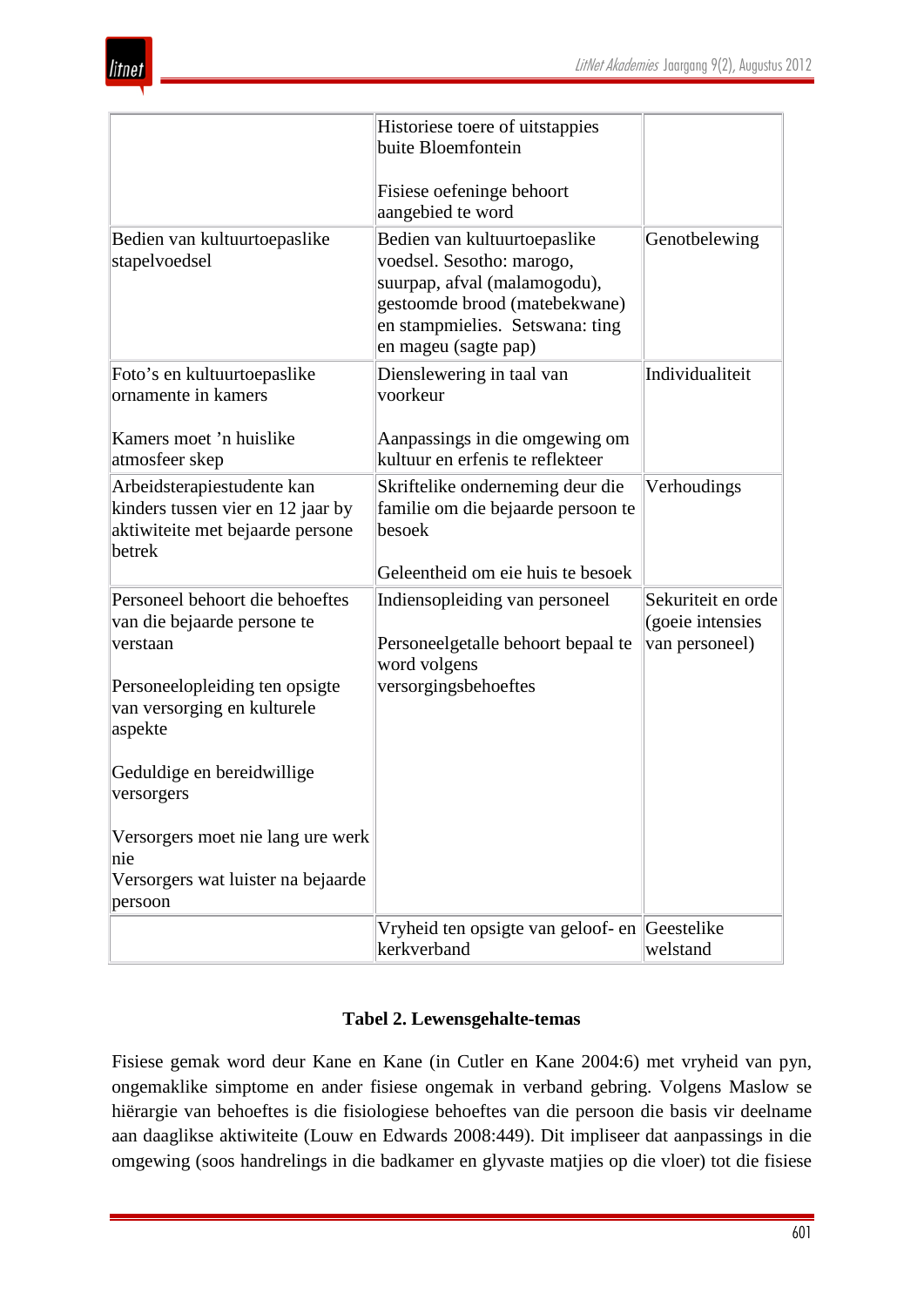gemak en dus aktiwiteitsdeelname of -betrokkenheid van die persoon sal bydra. Hierdie omgewingsaanpassings kan ook tot die funksionele bevoegdheid van die bejaarde persoon in die tehuis bydra, aangesien die inwoners sodoende bemagtig word om met hul oorblywende vermoëns optimaal te funksioneer.

Die respektering van privaatheid, die erkenning van outonomie en behoud van waardigheid van die bejaarde persoon sluit by die konsep van aktiwiteitsverrigtingsgeregtigheid aan. Aktiwiteitsverrigtingsgeregtigheid beteken dat die bejaarde persoon te alle tye outonomie het in die keuse van aktiwiteite waaraan deelgeneem word, ten einde menswaardigheid te behou. Outonomie impliseer dat die persoon die vryheid gegun word om besluite oor gesondheid en lewe te neem en dit uit te voer, asook die vryheid om in beheer van eie lewe te bly (Van der Reyden en Joubert 2005:115). Hulle beskryf dat alhoewel outonomie die verlangde uitkoms vir die bejaarde persoon in die residensiële-sorg-eenheid is, dit dikwels deur verskeie faktore, soos die impak van siektetoestande op die waardes en die lewenstyl van die persoon, depressie, angstigheid, skuldgevoelens en ontkenning, asook sosiale en kulturele beperkinge en beperkte kennis of inligting, negatief beïnvloed word. Outonomie behoort dus binne die konteks van die huidige gesondheidstoestand van die bejaarde persoon beskou te word. Privaatheid kan byvoorbeeld nie aan 'n bejaarde persoon verskaf word indien hulp met bad of was benodig word nie. Outonomie binne hierdie situasie kan egter wel verskaf word deur 'n keuse ten opsigte van sekere aspekte, nie net groot aangeleenthede soos met wie 'n kamer gedeel word nie, maar selfs ook in die keuse van watter seep gebruik word. Deelnemers in die tweede groep beklemtoon ook tereg dat dieselfde geslag versorger die bejaarde persoon behoort te was. Sodoende kan waardigheid behou word, wat lewensgehalte bevorder.

Betekenisvolle aktiwiteite binne die konteks van arbeidsterapie is die aksies waaraan 'n persoon deelneem en as sy/haar eie kan eien, weens die betekenis en waarde wat dit vir daardie persoon inhou (Perrin, May en Anderson 2008:30). Geleentheid tot deelname vir al die inwoners van die residensiële-sorg-eenheid in betekenisvolle aktiwiteite word beklemtoon. Aktiwiteite vir bedlêende inwoners, aanbieding van die aktiwiteite in die moedertaal en inagneming van die kulturele voorkeure en gebruike van die inwoners is aangedui. Die inagneming van die religieuse oortuigings van die individu, deur die vryheid tot deelname aan aktiwiteite wat tot die geestelike welstand van die bejaarde persoon bydra, kan lewensgehalte bevorder. Betekenisvolle aktiwiteite verskaf volgens Kane en Kane (in Cutler en Kane 2004:6) genot wat die verbale of nieverbale uitdrukking van plesier is en angs of verveeldheid voorkom. Deelname aan kulturele aktiwiteite wat vir die individu betekenis inhou, impliseer ook die behoud van tradisies en kultuur. Oordrag van kulturele gebruike en tradisies berus grootliks by die bejaarde persoon en bied aan hierdie persone dus die geleentheid om belangrike lewensrolle vir die voortbestaan van tradisies te vervul.

Die betrokkenheid in verhoudings met persone buite die residensiële-sorg-eenheid word deur deelnemers van beide groepe uitgewys. Indien die rol van Sesotho/Setswana-bejaarde persone binne die tradisionele familiestruktuur oorweeg word, is dit duidelik dat die marginalisering van hierdie persone uit die gemeenskap nie 'n optimale situasie is nie. Tradisionele familiestrukture sluit persone van alle ouderdomme in, en binne die residensiële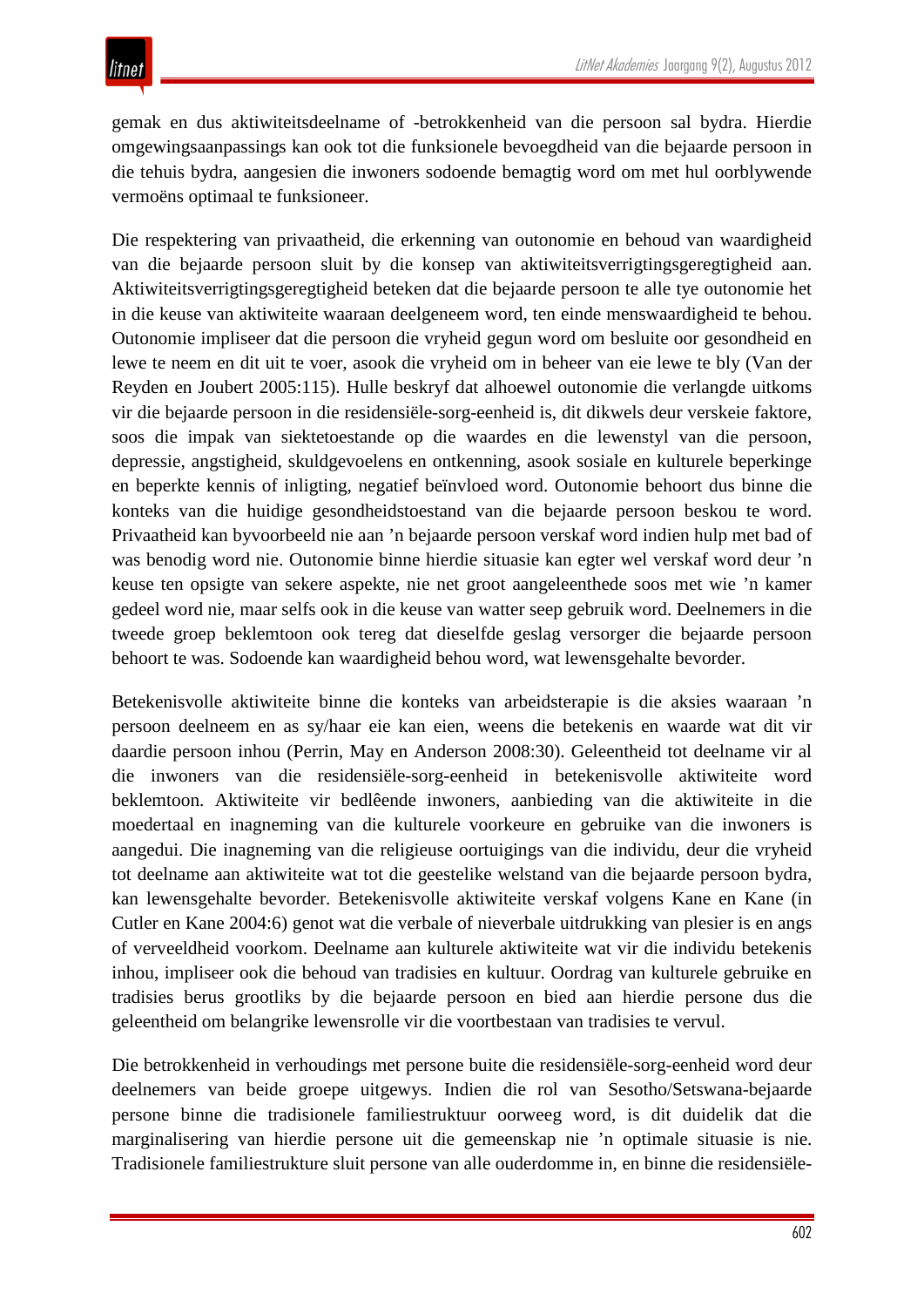sorg-eenheid-omgewing verval hierdie ouderdomsverspreiding en gepaardgaande hiërargiese orde, wat rolbevrediging moontlik kan inperk.

Die respektering van individualiteit binne die kulturele konteks van die inwoner as deel van die gemeenskap in die residensiële-sorg-eenheid kan die moontlike negatiewe effekte van institusionalisering teëwerk. Volgens Wilcock (2007:18) is die bemagtiging van die persoon om individuele plesier en uitdrukking te ervaar van belang om die spirituele behoeftes van die persoon aan te spreek. Dit impliseer dat die kern van menswees erken word en behou sodoende die menswaardigheid van die individu binne die massa van inwoners in die residensiële-sorg-eenheid. Die erkenning van individualiteit sluit ook by die kliëntgesentreerde benadering in arbeidsterapie aan, aangesien die unieke behoeftes van die individu in ag geneem word.

Die skep van 'n veilige residensiële-sorg-eenheid omgewing behels veel meer as fisiese sekuriteit soos 'n veiligheidshek. Kane en Kane (in Cutler en Kane:2004:6) beskryf 'n situasie van sekuriteit en orde as 'n omgewing waar die inwoner veilig en selfversekerd voel oor die sekuriteit van die self en besittings, vermoë om vrylik rond te beweeg, en die goeie en opregte bedoelings van die personeel. Personeelopleiding is dus in hierdie opsig van belang, waar die klem op respek en begrip vir die bejaarde persoon se wense en gevoelens geplaas word.

Menswaardigheid is die sleutel tot optimale lewensgehalte vir die individu. Betrokkenheid in aktiwiteite wat vir die Sesotho/Setswana-bejaarde sin en betekenis inhou, erken menswaardigheid en dra dus tot lewensgehalte in die residensiële-sorg-eenheid by. Die geïdentifiseerde lewensgehalte-temas hou egter nou verband met die skep van 'n toepaslike milieu. Lewensgehalte kan dus geoptimaliseer word deur aktiwiteitsverrigtingsgeregtigheid te laat geskied in die daarstelling van 'n milieu waar die inwoner vry voel om aan aktiwiteite van eie keuse deel te neem.

#### **5. Samevatting en aanbevelings**

#### *5.1 Getrouheid aan die ontluikende aard van kwalitatiewe navorsing*

Dit is duidelik dat die milieu waarin die individu hom/haar bevind, nie van die aktiwiteit waarin die individu betrokke is, geskei kan word nie. Sin en betekenis word eerder ontgin uit die erkenning van menswaardigheid deur die totale ervaring van 'n toepaslike milieu. Die erkenning van menswaardigheid deur die milieu dien as 'n basis vir die bevordering van lewensgehalte van die individu. Die betekenis van "kultuurtoepaslike aktiwiteite" en ander moontlike faktore in die skep van 'n toepaslike kulturele ervaring in residensiële-sorgeenhede het 'n breër betekenis gekry, aangesien die fokus eerder op die menswaardigheid en die optimalisering van lewensgehalte van die inwoners geval het as bloot net op die aanbieding van kultuurtoepaslike aktiwiteite. Hierdie veelseggendheid van bevinding kan spesifiek in verband gebring word met die residuele effek van historiese onderdrukking.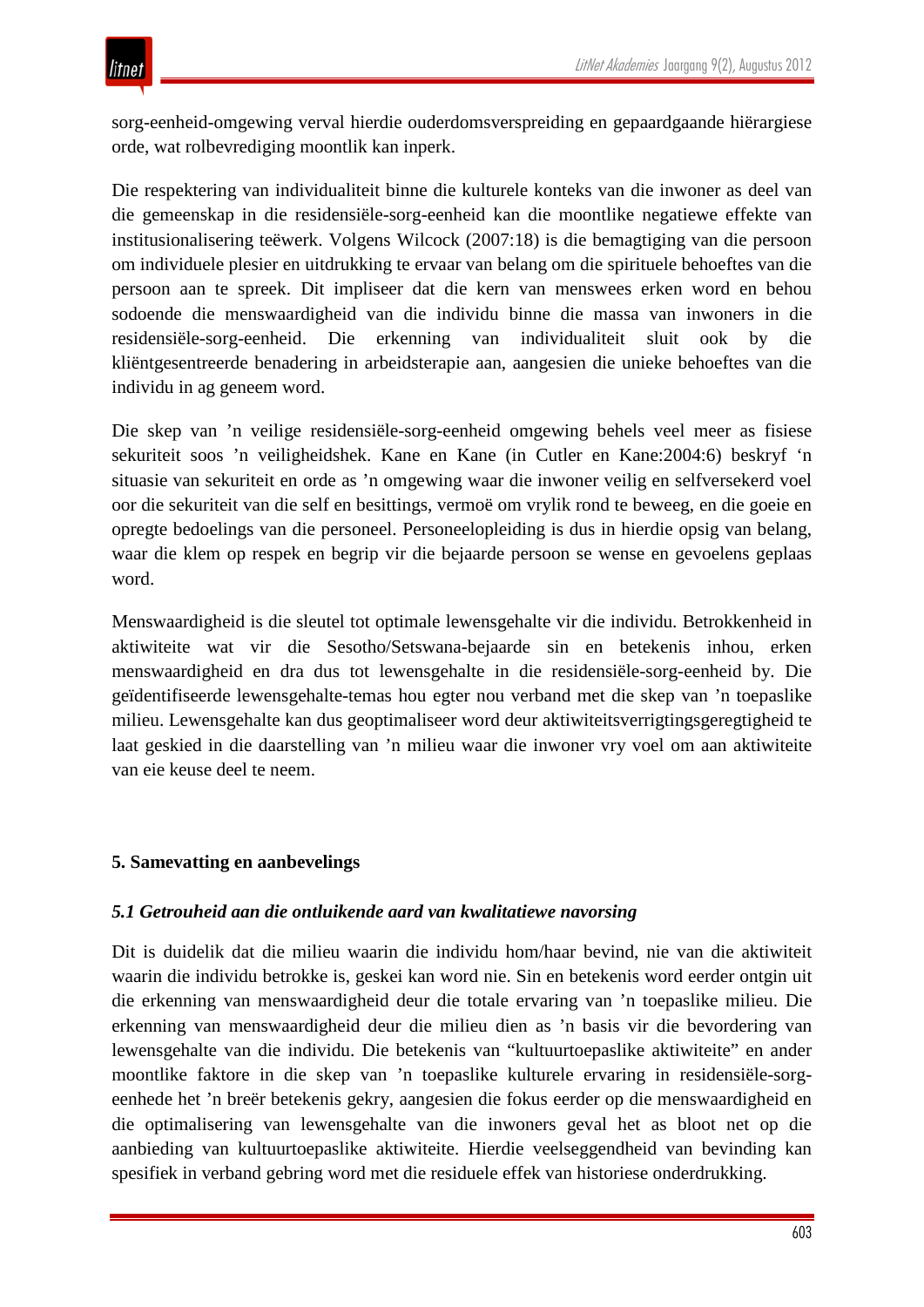## *5.2 Beperkinge van die studie*

Kultuur is 'n dinamiese entiteit wat met verloop van tyd moderniseer en van tradisionele gewoontes, ervarings en lewenswyses wegbeweeg. Talle jong swart persone beweeg al hoe meer weg van die tradisionele denkwyses van die Sesotho/Setswana-kultuur weens ekonomiese ontwikkeling en verstedeliking. Hierdie modernisasie veroorsaak dat die studie slegs van toepassing op huidige generasie bejaarde persone is en beperk dus die oordraagbaarheid 5 van hierdie bevindinge.

## *5.3 Aanbevelings vir toekomstige navorsing*

Hierdie bevindinge kan gebruik word as 'n basis vir toekomstige studies waar die Sesotho/Setswana-inwoners van residensiële-sorg-eenhede ook 'n bydrae tot die insameling van inligting rakende die skep van 'n kultuurtoepaslike milieu kan lewer. Betrokkenheid van die bejaarde persone as medenavorsers by data-insameling kan 'n ander dimensie aan die studie gee en hierdie persone ook bemagtig deur die erkenning van die rol as adviseur in die gemeenskap.

Toekomstige navorsing kan op die implementering van voorstelle vir kultuurtoepaslike ervarings in residensiële-sorg-eenhede fokus. Die impak van modernisasie op die begrip en ervaring van 'n milieu as "kultuurtoepaslik" in die 21ste eeu behoort egter oorweeg te word. Miskien maak dit selfs 'n appèl op die arbeidsterapie-professie om die polariteite van universaliteit en individualiteit van die konsep van menswaardigheid binne die Suid-Afrikaanse konteks empiries te verken.

#### *5.4 Aanbevelings vir die arbeidsterapeut*

Betrokkenheid by aktiwiteite wat 'n unieke betekenis vir die individu inhou, dra tot gesonde lewensvloeivi by. Arbeidsterapeute is bemagtigers van lewensvloei deurdat hulle vir individue die geleenthede skep om vrylik aan aktiwiteite van eie keuse deel te neem. Keuse tot deelname aan aktiwiteite versterk die lewenstroom indien dit vanuit 'n kliëntgesentreerde benadering aan persone gebied word.

Binne residensiële-sorg-eenhede kan sosiale ongeregtigheid aangespreek word deur die aanpassing van die sosiale omgewing. Bejaarde persone as inwoners moet deelneem aan enige besluite wat hulle lewensgehalte direk aanspreek, hetsy dit die keuse van 'n kamermaat en kamerplasing, of die werwing van vrywilligers vir die aanbied van ontspanningsaktiwiteite is, ten einde insluiting van die individu in die gemeenskap te fasiliteer. Sosiale geregtigheid het 'n noue verband met aktiwiteitsverrigtingsgeregtigheid, wat onder andere handel oor die toegang tot 'n verskeidenheid betekenisvolle aktiwiteite en deelname saam met persone of in situasies van voorkeur. Alhoewel die Sesotho/Setswana-bejaarde dus genoodsaak word om in die tradisioneel Westerse milieu van residensiële-sorg-eenhede 'n tuiste te skep, behoort menswaardigheid steeds erken te word deur die inagneming van die unieke behoeftes van die individu binne 'n kultuurtoepaslike milieu. In ag genome die vloeibaarheid van kultuur kan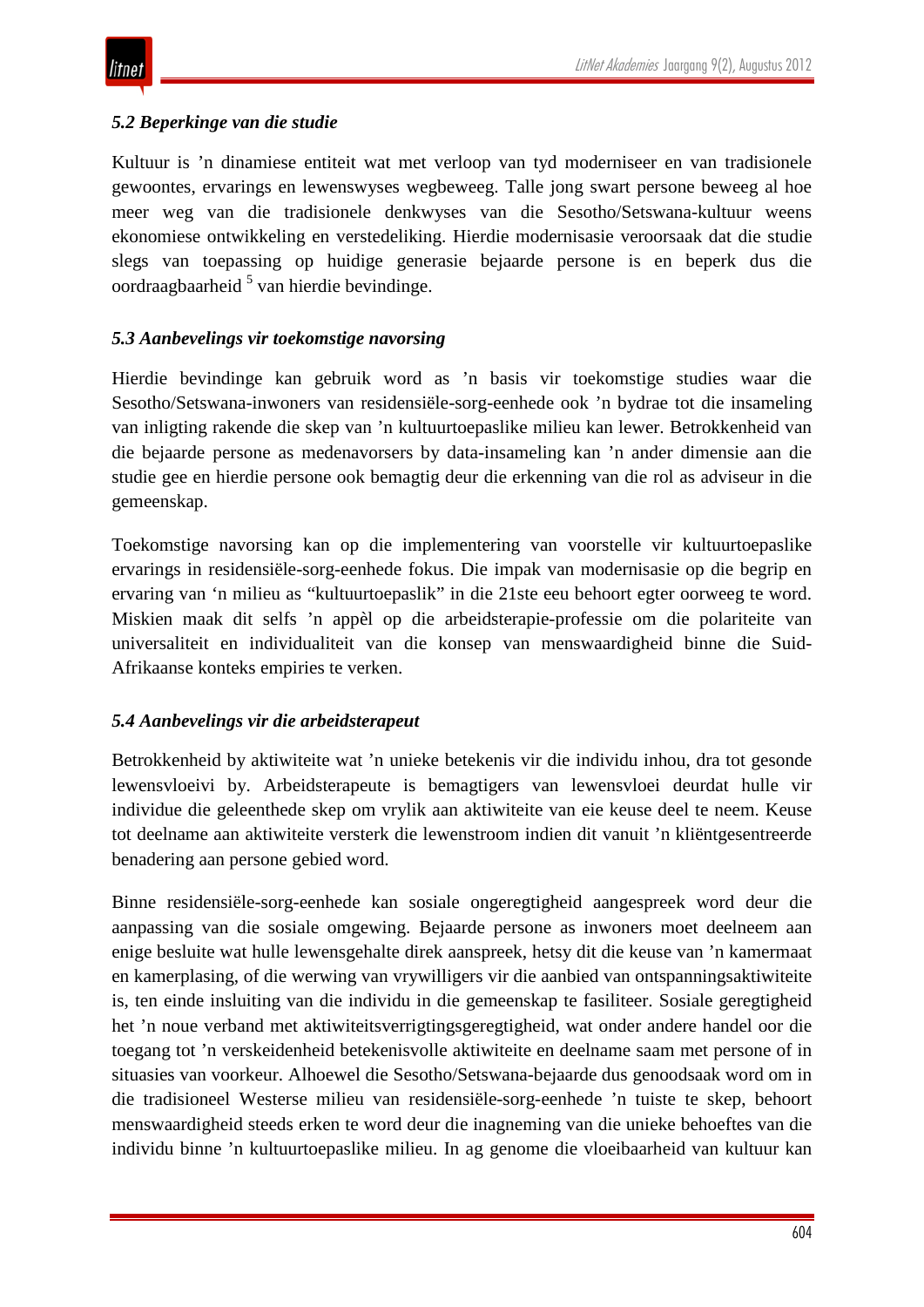die toepaslikheid van so 'n milieu beide die verlede en die hede verteenwoordig, byvoorbeeld deur die gebruik van 'n rekenaar tydens herinneringsbelewenis (reminissensie).

Die arbeidsterapeut as kampvegter vir sosiale geregtigheid behoort die totale kulturele konteks van die bejaarde persoon in ag te neem ten einde te verseker dat aktiwiteitsverrigtingsgeregtigheid geskied. Alle dimensies (temporaal, ruimtelik en sosiokultureel) binne die bejaarde persoon se lewe moet in aktiwiteitsverrigting in ag geneem word om lewensgehalte te optimaliseer. Die arbeidsterapeut behoort te verseker dat die Sesotho/Setswana-bejaarde die geleentheid gegun word om aan aktiwiteitsreekse wat met belangstellings en begeertes ooreenstem, deel te neem ten einde 'n gevoel van behorendheid in die laaste lewensfase te ervaar. Deelname aan kultuurtoepaslike aktiwiteite waaraan die persoon waarde heg binne 'n toepaslike milieu, is van belang in die skepping van hierdie behorendheidsgevoel.

Gedurende die ondersoek na die leefwêreld van die Sesotho/Setswana-bejaarde het die navorsers die geleentheid gehad om aspekte van die menswees van 'n kultuur buite onsself te internaliseer. Alhoewel ons aanvanklik nie toegerus was om hierdie reis te onderneem nie, het die navorsingsproses ons in staat gestel om ons eie verwysingsraamwerk te verbreed. Die proses het ons as arbeidsterapeute bemagtig om die kliëntgesentreerde benadering tydens praktykvoering deur 'n nuwe lens te beskou en sodoende 'n geleentheid aan te gryp om die menswaardigheid van die individu te erken.6

## **Bibliografie**

Adams, M., L.A. Bell en P. Griffin (reds.). 2007. Theoretical foundations and principles of practice. 2de uitgawe. New York: Routledge.

Ary, D., L.C. Jacobs, A. Razavieh en C. Sorensen. 2010. Introduction to research in education. 8ste uitgawe. Belmont: Wadsworth Publishing Company.

Babbie, E. en J. Mouton. 2001. The practice of social research. Kaapstad: Oxford University Press.

Barney, K.F. en L. Duncombe. 2002. Occupational therapy and people with intellectual disability from culturally diverse backgrounds. Australian Occupational Therapy Journal, 49(4):200–11.

Bell, L.A. 2007. Teaching for diversity and social justice. In Adams, Bell en Griffin (reds.) 2007.

Bonder, B.R. 2009. Perceived levels of cultural competence among occupational therapists. The American Journal of Occupational Therapy, 63(4):498–504.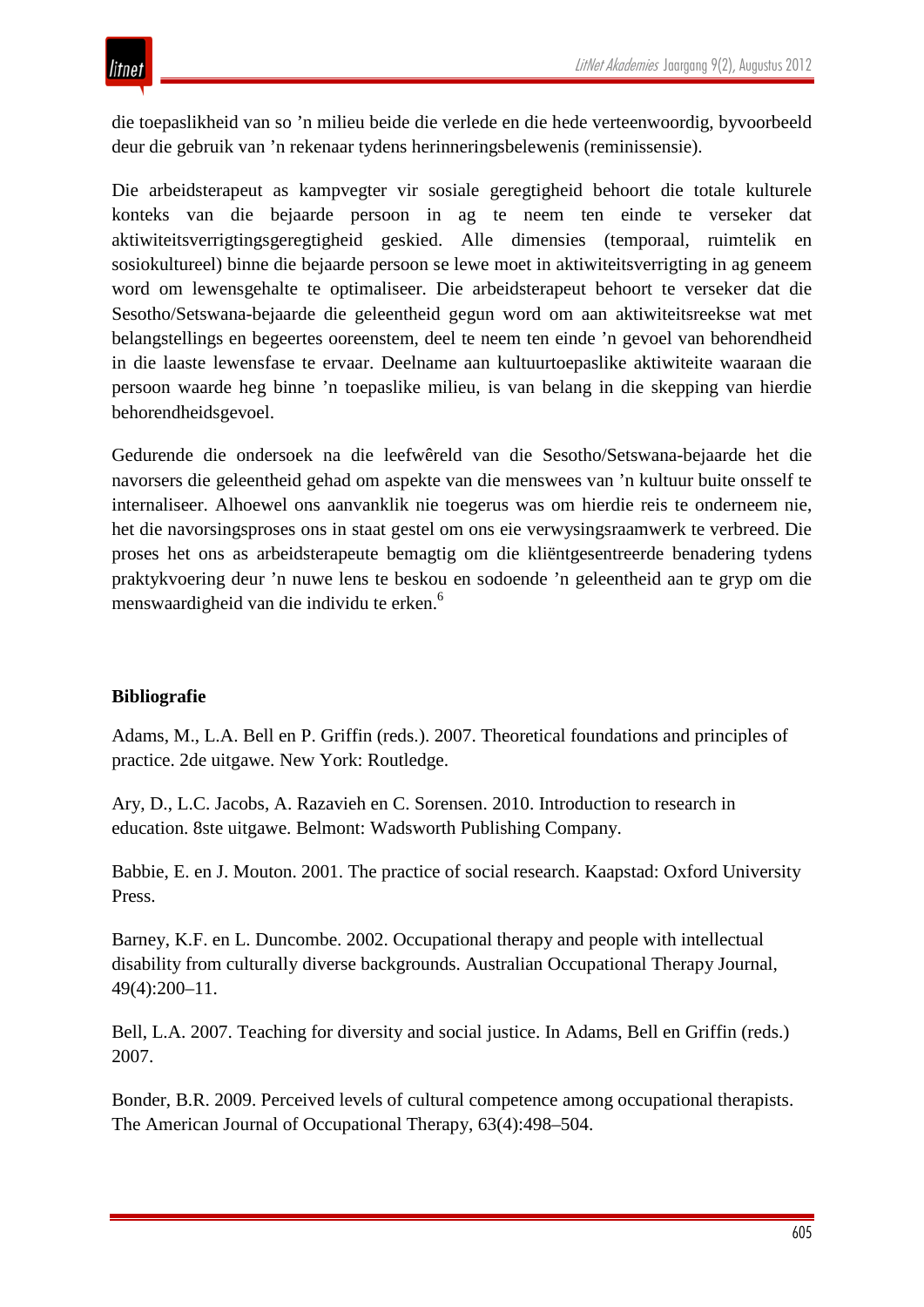Brooker, D. en C. Surr. 2005. Dementia care mapping: Principles and practice. Bradford: Bradfort Dementia Group.

Burger, W.J. 2010. E-pos aan W. Böning, 8 November.

Carlsson, C.S. 2009. The 2008 Frances Rutherford Lecture. Taking a stand for inclusion: Seeing beyond impairment. New Zealand Journal of Occupational Therapy, 56(1):4–11.

Chacksfield, J. 2006. Activities therapy: A recaptulation of ontogenesis. In Duncan (red.) 2006.

Cohen, L., L. Manion en K. Morrison (reds.). 2007. Research methods in education. 6de uitgawe. New York: Routledge.

Christiansen, C. en E. Townsend (reds.). 2004. Introduction to occupation: The art and science of living. 1ste uitgawe. New Jersey: Prentice Hall.

Crouch, R. en V. Alers (reds.). 2005. Occupational therapy in psychiatry and mental health. 4de uitgawe. Londen: Whurr Publishers.

Cutler, L.J. en R.A. Kane. 2004. Practical strategies to transform nursing home environments: Towards better quality of life. Verenigde State van Amerika: Selfgepubliseerde handleiding.

Departement van Gesondheid en Menslike Dienste. 2006. Evaluation Briefs. http://www.cdc.gov/HealthYouth/evaluation/pdf/brief7.pdf (5 Februarie 2010 geraadpleeg).

De Vos, A.S., H. Strydom, C.B. Fouche en C.S.L. Delport (reds.). 2009. Research at grass roots for the social sciences and human service professions. 3de uitgawe. Pretoria: Van Schaik Uitgewers.

De Witt, P. 2005. Creative ability: A model for psychosocial occupational therapy. In Crouch en Alers (reds.) 2005.

Dobbie, A., M. Rhodes, W. Tysinger en J. Freeman. 2004. Using a modified nominal group technique as a curriculum evaluation tool. www.stfm.org. (14 Januarie 2011 geraadpleeg).

Duncan, E.A.S. (red.) 2006. Foundations for practice in occupational therapy. 4de uitgawe. Edinburgh: Elsevier.

Du Plooy, S. en M.J. Serekoane. 2010. Gesprek met die artikelskrywers. Bloemfontein: Departement Antropologie, Fakulteit Geesteswetenskappe, Universiteit van die Vrystaat.

Galheigo, S. 2005. Occupational therapy and the social field. In Kronenberg, Algado en Pollard (reds.) 2005.

Hammond-Tooke, D. 1993. The roots of black South Africa. Johannesburg: Jonathan Ball.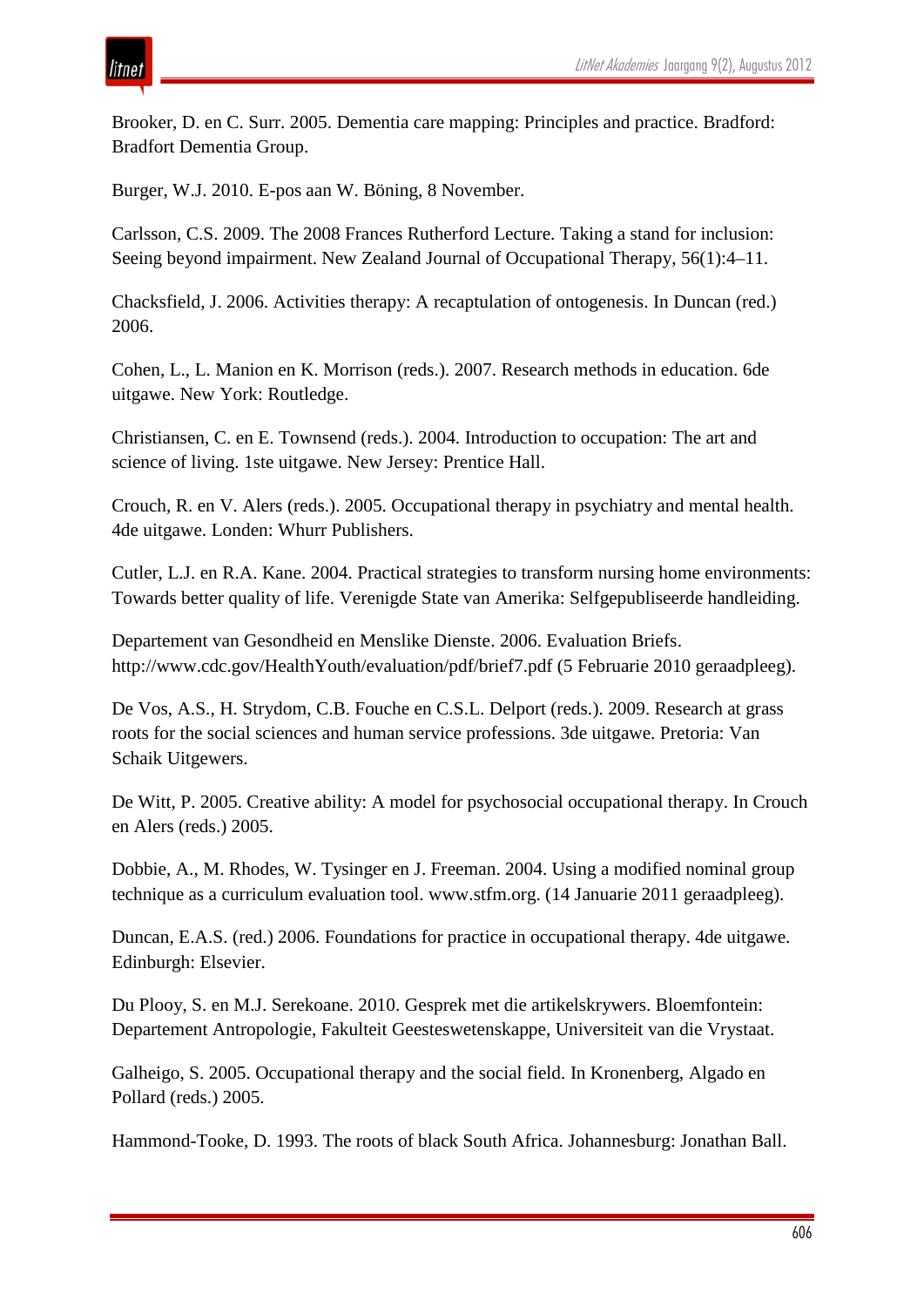Henning, E. (red.). 2004. Finding your way in qualitative research. Pretoria: Van Schaik Uitgewers.

Iwama, M.K. 2005. Occupation as a cross-cultural construct. In Whiteford en Wright St-Clair (reds.) 2005.

—. 2006. The Kawa model: Culturally relevant occupational therapy. Edinburgh: Elsevier.

Jones, J. en D. Hunter. 1995. Education and Debate BMJ. http://www.bmj.com/cgi/content/extract/311/7001/376 (5 Februarie 2010 geraadpleeg).

Kitwood, T. en S. Benson (reds.). 2000. The new culture in dementia care. Londen: Walker Publishers.

Kronenberg, F., S.S. Algado en N. Pollard (reds.). 2005. Occupational therapy without borders. Edinburgh: Churchill Livingstone / Elsevier.

Labuschagne, R. 2005. Gerontology, Psychiatry and Occupational Therapy. In Crouch en Alers (reds.) 2005.

Louw, D.A. en D.J.A. Edwards. 2008. Psychology: An introduction for students in Southern Africa. 2de uitgawe. Pretoria: Heinemann.

Lye, W.F. en C. Murray. 1980. Transformations on the Highveld: The Tswana and Southern Sotho. Kaapstad: David Phillip.

Marais, C., D. van Wijk, N. Mayet, N. Marais, L. Duncan, D. Morkel, P. Marais, T. Glass en B. Mfingwana. 2010. Rainbow nation navigation – A practical guide to South African cultures. Kaapstad: Logogog Publikasies.

Nilsson, I. en E. Townsend. 2010. Occupational justice – Bridging theory and practice. Scandinavian Journal of Occupational Therapy, 17(1):57–63.

Perrin, T., H. May en E. Anderson. 2008. Wellbeing in dementia: An occupational approach for therapists and carers. 2de uitgawe. Londen: Churchill Livingstone / Elsevier.

Pierce, D.E. 2003. Occupation by design: Building therapeutic power. Philadelphia: F.A. Davis Company.

Polatajko, H.J., J. Davis, D. Stewart, N. Cantin, B. Amoroso, L. Purdie en D. Zimmerman. 2007. Specifying the domain of concern: Occupation as core. In Townsend en Polatajko (reds.) 2007.

Power, G.A. 2010. Dementia beyond drugs: Changing the culture of care. Baltimore, Maryland: Health Professions Press.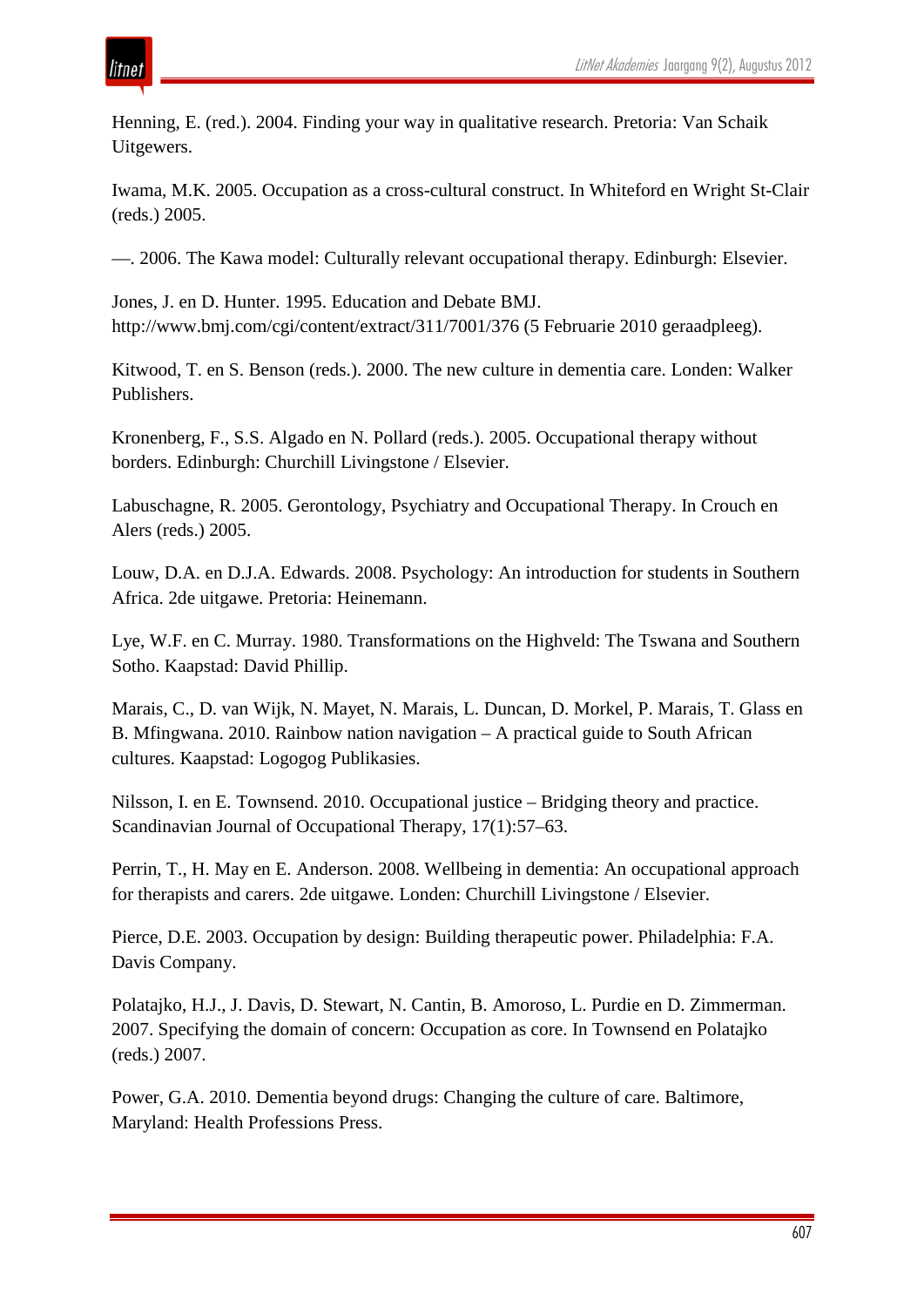

Serekoane, M.J. 2011. Gesprek met die artikelskrywers. Bloemfontein: Departement Antropologie, Fakulteit Geesteswetenskappe, Universiteit van die Vrystaat.

Sigcau, A. 2010. E-pos aan W. Böning, 18 Oktober.

Strydom, H. en C.S.L. Delport. 2009. Sampling and pilot study in qualitative research. In De Vos e.a. (reds.) 2009.

Suid-Afrika. 1996. Konstitusie van die Republiek van Suid-Afrika soos aangeneem deur die Grondwetlike Vergadering op 8 Mei 1996. Hoofstuk 2: Handves van Menseregte, Artikel 30 (1). http://www.polity.org.za/polity/govdocs/bills/sacon96.html#CHAP2 (25 Julie 2011 geraadpleeg).

—. 2010. Die Nasionale norme en standaarde aangaande die aanvaarbare vlakke van diens aan ouer persone en diensleweringstandaarde vir gemeenskapsgebaseerde sorg en ondersteuningsdienste (Proklamasie Nr. R9255, 2010). Staatskoerant, 538:31,38, 1 April (33075).

SAKO (Suid Afrikaanse Kwalifikasie Owerheid). 2001. Kriteria en riglyne vir die assessering van NKR geregisteerde standaarde en kwalifikasies. Pretoria: SAKO.

Thomas, W.H. 1996. Life worth living: How someone you love can still enjoy life in a nursing home. Massachusets: VanderWyk & Burnham.

Townsend, E.A. en H.J. Polatajko (reds.). 2007. Enabling occupation II: Advancing an occupational therapy vision for health, well-being, and justice through occupation. Ottawa: CAOT Publications ACE.

Townsend, E.A. en H.J. Polatajko. 2011. Canadian model of occupational performance and engagement. In Turpin en Iwama (reds.) 2011.

Turpin, M. en M.K. Iwama. 2011. Using occupational therapy models in practice. A field guide. Edinburgh: Churchill Livingstone / Elsevier.

Van der Reyden, D. en R. Joubert. 2005. HIV/AIDS in Psychiatry: The moral and ethical dilemmas and issues facing occupational therapists treating patients with HIV/AIDS. In Crouch en Alers (reds.) 2005.

Van Rensburg, W. 2004. Theoretical frameworks, conceptual frameworks and literature reviews. In Henning (red.) 2004.

Wêreldgesondheidsorganisasie. 2011. Programmes and projects. Health statistics and health information systems. http://www.who.int/healthinfo/survey/ageingdefnolder/en/index.html. (12 Januarie 2011 geraadpleeg).

Whiteford, G. en V. Wright St-Clair (reds.). 2005. Occupation and practice in context. Edinburgh: Churchill Livingstone / Elsevier.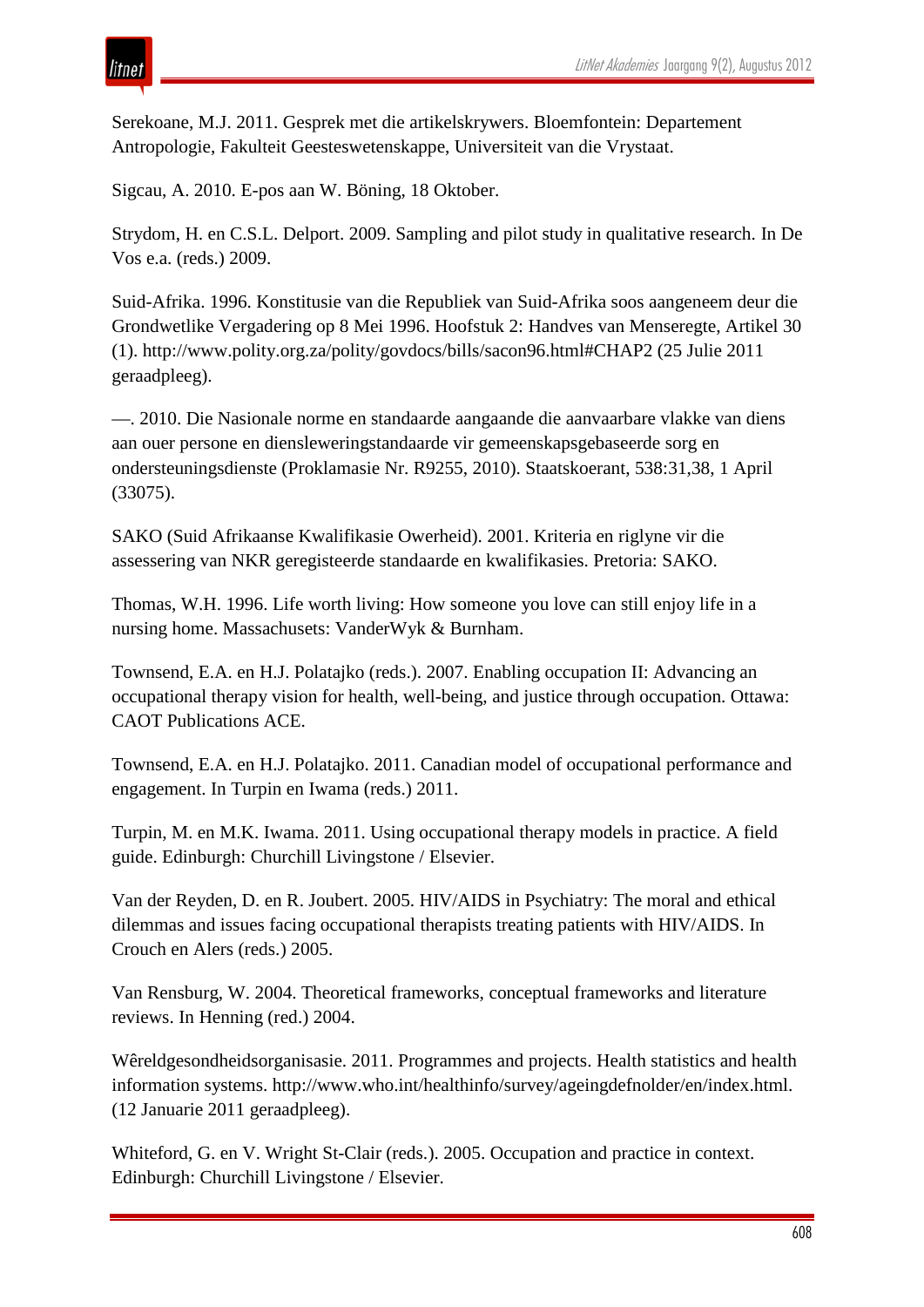

Whiteford, G. en V. Wright St-Clair. 2006. Being prepared for diversity in practice: Occupational Therapy students' perceptions of valuable intercultural learning experiences. British Journal of Occupational Therapy, 65(3):129–35.

Wilcock, A.A. 2007. Active aging: Dream or reality? New Zealand Journal of Occupational Therapy, 54(1):15–20.

Zeldenryk, L. en L. Yalmambirra. 2006. Occupational deprivation: A consequence of Australia's policy of assimilation. Australian Occupational Therapy Journal, 53(1):43–6.

## **Bylae A**

#### **Demografiese data**

Groep I wat aan die nominalegroepstegniekonderhoude (NGT-onderhoude) deelgeneem het, het uit ses deelnemers bestaan (Tabel 2), en die onderhoude het ongeveer een en 'n half uur geduur. Al die deelnemers was vroulik en tussen die ouderdomme van 53 en 74 jaar. Die meeste van die deelnemers se huistaal is Sesotho en die taal wat in die werksomgewing gebruik word, is Engels. Al die deelnemers se vlak van opleiding is graad 12 of hoër. Die tydperk van betrokkenheid by bejaarde Sesotho/Setswana-persone wissel tussen ses maande en 17 jaar.

Groep II wat aan die NGT-onderhoude deelgeneem het, het uit nege deelnemers bestaan (Tabel 2), en die onderhoude het ongeveer twee uur geduur. Daar was een manlike deelnemer en die deelnemers was tussen 41 en 75 jaar oud. Vier se huistaal is Sesotho, twee Setswana, twee Afrikaans en een Xhosa, en die taal wat grootliks in die werksomgewing gebruik word, is Sesotho. Slegs een van die deelnemers het nie opleiding tot graad 12 of hoër nie. Die tydperk van betrokkenheid by bejaarde Sesotho/Setswana-persone wissel tussen drie en 40 jaar.Die mediaan vir die ouderdomsvoorkoms van die deelnemers is 65 jaar en die gemiddeld 60 jaar. Nege van die deelnemers is dus self bejaarde persone. Elf van die persone wat aan die NGT-onderhoude deelgeneem het, se huistaal is Sesotho of Setswana, twee deelnemers s'n is Afrikaans, en nog twee s'n Xhosa. Engels en Sesotho/Setswana word deur die meeste deelnemers in die werksomgewing gebruik.

|  |  |  | Tabel 3. Demografiese inligting van die deelnemers aan NGT-onderhoude |
|--|--|--|-----------------------------------------------------------------------|
|--|--|--|-----------------------------------------------------------------------|

|         | Ouderd<br>om | <b>Huistaal</b> | <b>Taal</b><br>by<br>werk | Aantal jare<br>betrokke by<br>bejaarde<br>personeorg | Aantal jare<br>betrokke by<br>Sesotho/<br>Setswana-<br>bejaarde<br>personeorg | Hoogste vlak ans of<br>van<br>opleiding | <b>Instansies</b><br>voorheen<br> werksaam |
|---------|--------------|-----------------|---------------------------|------------------------------------------------------|-------------------------------------------------------------------------------|-----------------------------------------|--------------------------------------------|
| Groep I |              |                 |                           |                                                      |                                                                               |                                         |                                            |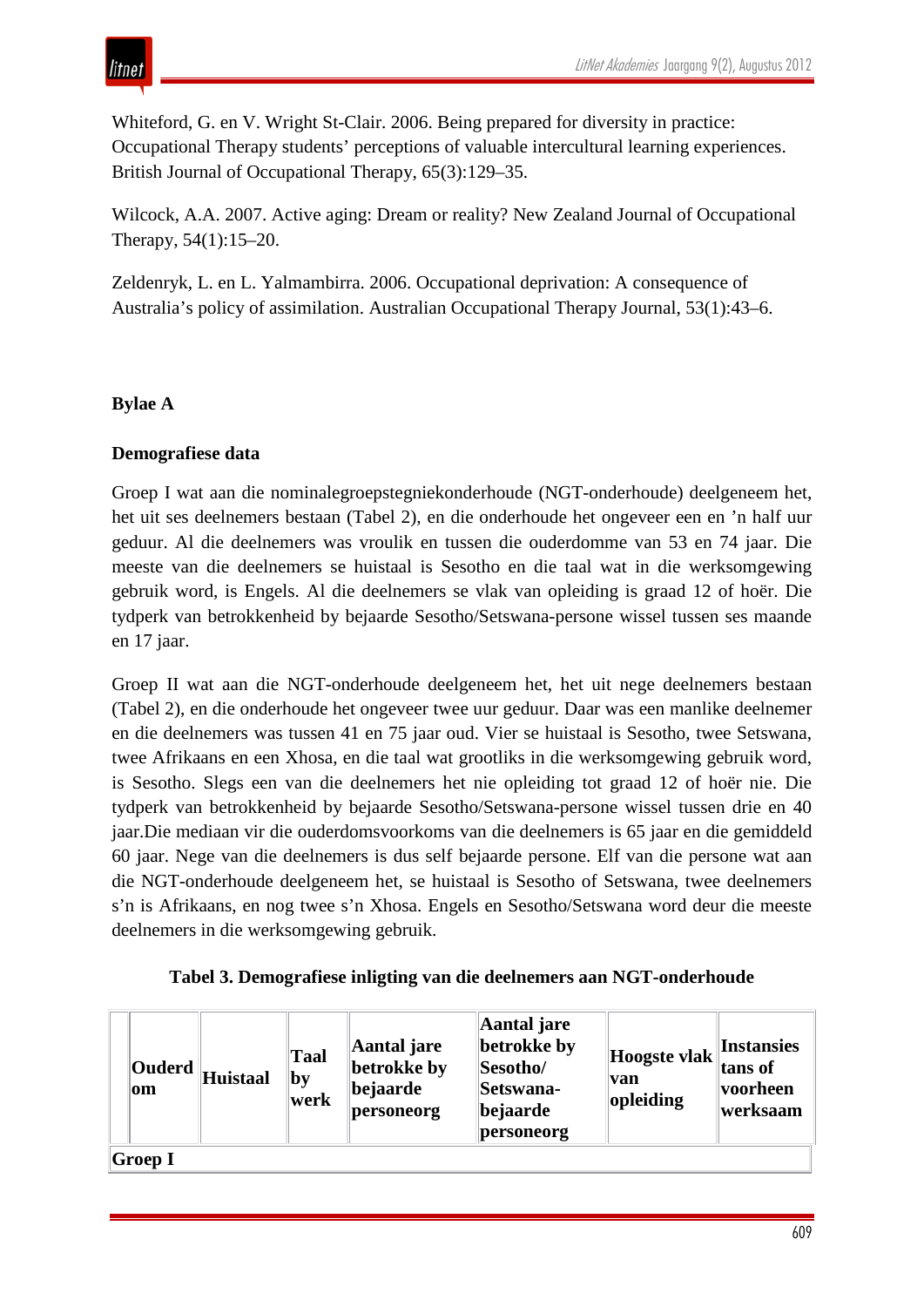litnet

|                         |                 |              |                      |                          |                | Tersiêre     |                             |
|-------------------------|-----------------|--------------|----------------------|--------------------------|----------------|--------------|-----------------------------|
|                         | 66              | Sesotho      | <b>Engels</b>        | $\vert$ 1.5              | 1.5            | kwalifikasie | <b>EPOG</b>                 |
|                         |                 |              | <b>Engels</b>        |                          |                |              |                             |
|                         |                 |              | <b>Sesoth</b>        |                          |                |              |                             |
|                         |                 |              | $\overline{O}$       |                          |                |              |                             |
|                         |                 |              | Setswa               |                          |                |              |                             |
| $\overline{2}$          | 53.5            | Sesotho      | na                   | 17                       | 17             | Diploma      | <b>EPOG</b>                 |
|                         |                 |              | Afrika               |                          |                |              |                             |
|                         |                 |              | ans                  |                          |                |              |                             |
|                         |                 |              | Sesoth               |                          |                |              |                             |
|                         |                 |              | $ 0\rangle$          |                          |                |              |                             |
| $\overline{\mathbf{3}}$ | 47              | Sesotho      | Xhosa <sup>22</sup>  |                          | $\overline{6}$ | Graad 12     | <b>Ons Tuiste</b>           |
| $\overline{4}$          | 66              | Setswana     | Engels 0.5           |                          | 0.5            | Graad 12     | <b>EPOG</b>                 |
|                         |                 |              |                      |                          |                |              | <b>Navorsing</b>            |
| $\vert 5 \vert$         | 63              | Sesotho      | <b>Engels</b>        | $\overline{2}$           | $\overline{2}$ | Sertifikaat  | 10/66                       |
|                         |                 |              | <b>Engels</b>        |                          |                |              |                             |
|                         |                 |              | Sesoth               |                          |                |              |                             |
|                         |                 |              | $\overline{0}$       |                          |                |              |                             |
|                         |                 |              | Setswa               |                          |                |              |                             |
|                         |                 |              | na                   |                          |                |              |                             |
| $\overline{6}$          | 74              | <b>Xhosa</b> | <b>Xhosa</b>         | $\overline{\mathbf{10}}$ | 10             | Diploma      | <b>EPOG</b>                 |
|                         |                 |              |                      |                          |                |              |                             |
|                         |                 |              |                      |                          |                |              |                             |
|                         | <b>Groep II</b> |              |                      |                          |                |              |                             |
|                         |                 |              | <b>Engels</b>        |                          |                |              |                             |
|                         |                 |              | Sesoth               |                          |                |              |                             |
|                         |                 |              | $\overline{O}$       |                          |                |              |                             |
|                         |                 | Sesotho      | Setswa               | 3                        | 3              | Sertifikaat  | Alzheim                     |
|                         | 41              |              | na                   |                          |                |              | ers SA                      |
|                         |                 |              |                      |                          |                |              | Fichardtp                   |
|                         |                 |              | Setswa               |                          |                |              | ark                         |
| 7                       | 65              | Setswana     | na                   | 40                       | 40             | Graad 12     | Aftree-<br>oord             |
|                         |                 |              |                      |                          |                |              |                             |
|                         |                 |              |                      |                          |                |              | <b>Boikhuc</b><br>o Aftree- |
| $\overline{\mathbf{8}}$ | 75              | <b>Xhosa</b> | Engels 40            |                          | 40             | Graad 12     | oord                        |
|                         |                 |              | Afrika               |                          |                |              |                             |
|                         |                 |              |                      |                          |                |              |                             |
|                         |                 |              | ans<br><b>Engels</b> |                          |                |              |                             |
|                         |                 |              | <b>Sesoth</b>        |                          |                |              |                             |
|                         |                 |              | $\overline{O}$       |                          |                |              |                             |
|                         |                 |              | Setswa               |                          |                |              | <b>Alzheim</b>              |
| $\overline{9}$          | 68              | Setswana     | na                   | 10                       | 10             | Diploma      | ers SA                      |
|                         |                 |              |                      |                          |                |              |                             |
|                         |                 |              |                      |                          |                |              |                             |
| $\vert$                 |                 |              | Afrika               |                          |                | Tersiêre     | <b>Serenitas</b><br>Afree-  |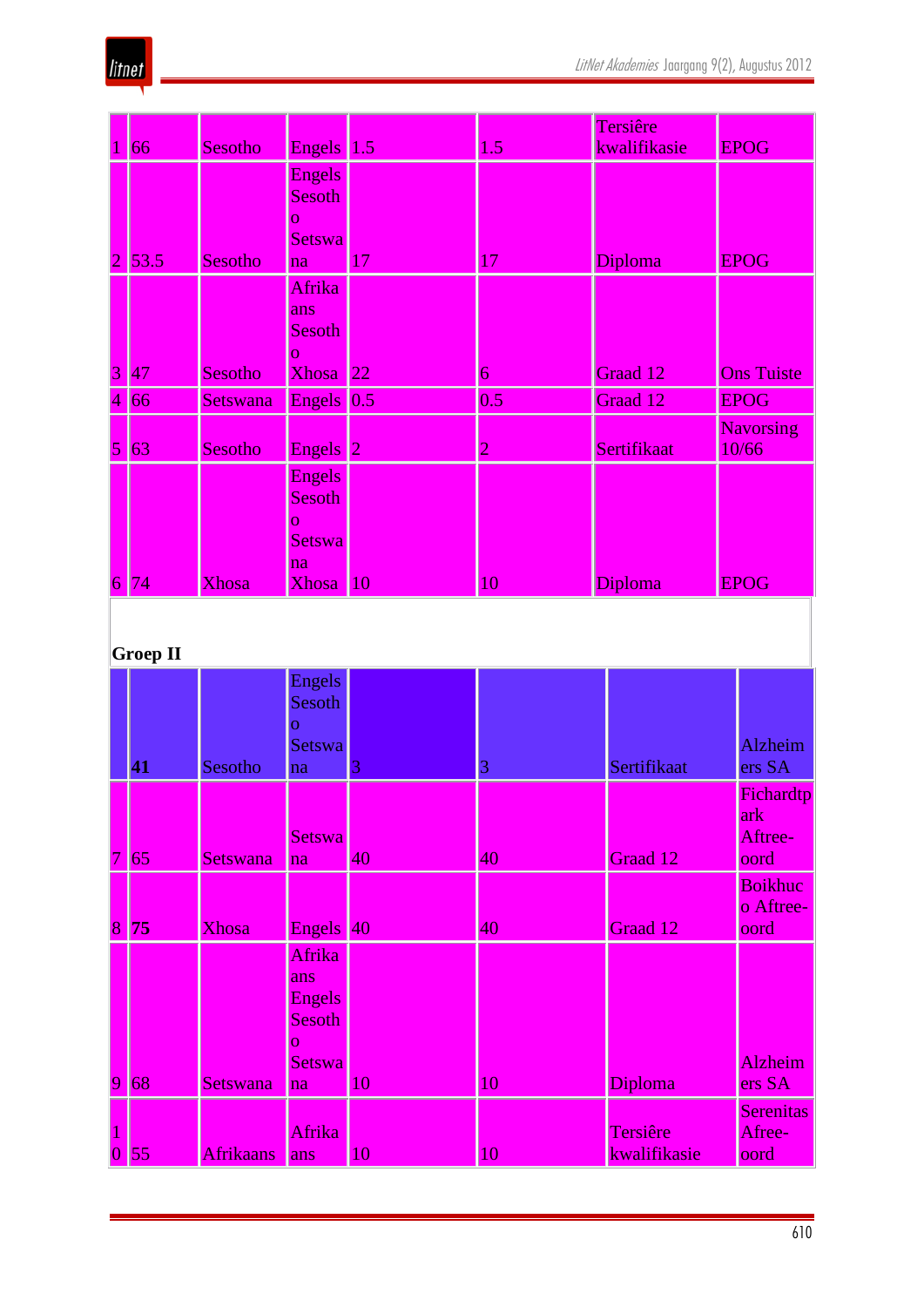| $\overline{1}$                    | 53 | Sesotho                                  | <b>Sesoth</b><br>0                                                   |            |    | Laerskool                | Sejake                                                    |
|-----------------------------------|----|------------------------------------------|----------------------------------------------------------------------|------------|----|--------------------------|-----------------------------------------------------------|
| 2                                 | 47 | Sesotho                                  | <b>Sesoth</b><br>Ω.                                                  | h          | 6  | Graad 12                 | Age in<br>Action                                          |
| $\overline{1}$<br>3 <sup>1</sup>  | 67 | Sesotho<br><b>Tswana</b><br><b>Xhosa</b> | Afrika<br>ans<br><b>Engels</b><br>Sesoth<br>0<br><b>Setswa</b><br>na | <b>20</b>  | 20 | Tersiêre<br>kwalifikasie | <b>Rockland</b><br>clinic<br>Luncheo<br>n Club            |
| $\overline{1}$<br>$\vert 4 \vert$ | 65 | <b>Afrikaans</b>                         | Afrika<br>ans<br><b>Engels</b>                                       | $\vert$ 15 | 15 | Tersiêre<br>kwalifikasie | Suid-<br>Afrikaan<br><sub>se</sub><br>Vroue-<br>Federasie |

Sleutel:



Drie van die lede in Groep II het 'n graad<sup>7</sup>, terwyl een van die lede in Groep I 'n têrsiere kwalifikasie het. Twee van die deelnemers in Groep II is wit Afrikaanssprekende vrouens, terwyl al die ander deelnemers swart persone is. In beide groepe het die meeste van die groeplede mekaar voor die tyd geken en gemaklik in mekaar se geselskap voorgekom. Die atmosfeer wat tydens die NGT-onderhoude geheers het, was dus ontspanne en die groeplede kon vrymoedigheid neem om response te genereer wat tot die geloofwaardigheid van die studie bydra (Babbie en Mouton 2001:277–8). Met die aanvanklike aanhoor van die NGTvraag skyn al die lede onseker oor die vraag te voel. Sommige groeplede verwoord ook dat hulle nie die antwoord ken of seker is dat hulle opinie waardevol is nie. Die groepfasiliteerder het die NGT-vraag herhaal alvorens die antwoorde geprioritiseer is om te verseker dat die deelnemers die vraag verstaan en dienooreenkomstig prioritiseer.

#### **Eindnotas**

<sup>1</sup> Die oorspronklike term vir die wetenskap van aktiwiteitsdeelname is *occupational science* en word as *aktiwiteitsreeksgedragwetenskap* vertaal. Ten einde die konsep duideliker na vore te bring, verwys ons deurgaans na die wetenskap van aktiwiteitsdeelname.

<sup>2</sup> *Waarheidsgetrouheid* is die vertaling van *credibility*. In kwalitatiewe navorsing sluit waarheidsgetrouheid die juistheid van die navorsers se bevindinge in. Dit sluit ook in hoe goed die navorsers se bevindinge bevestig word, gebaseer op die navorsingsontwerp,